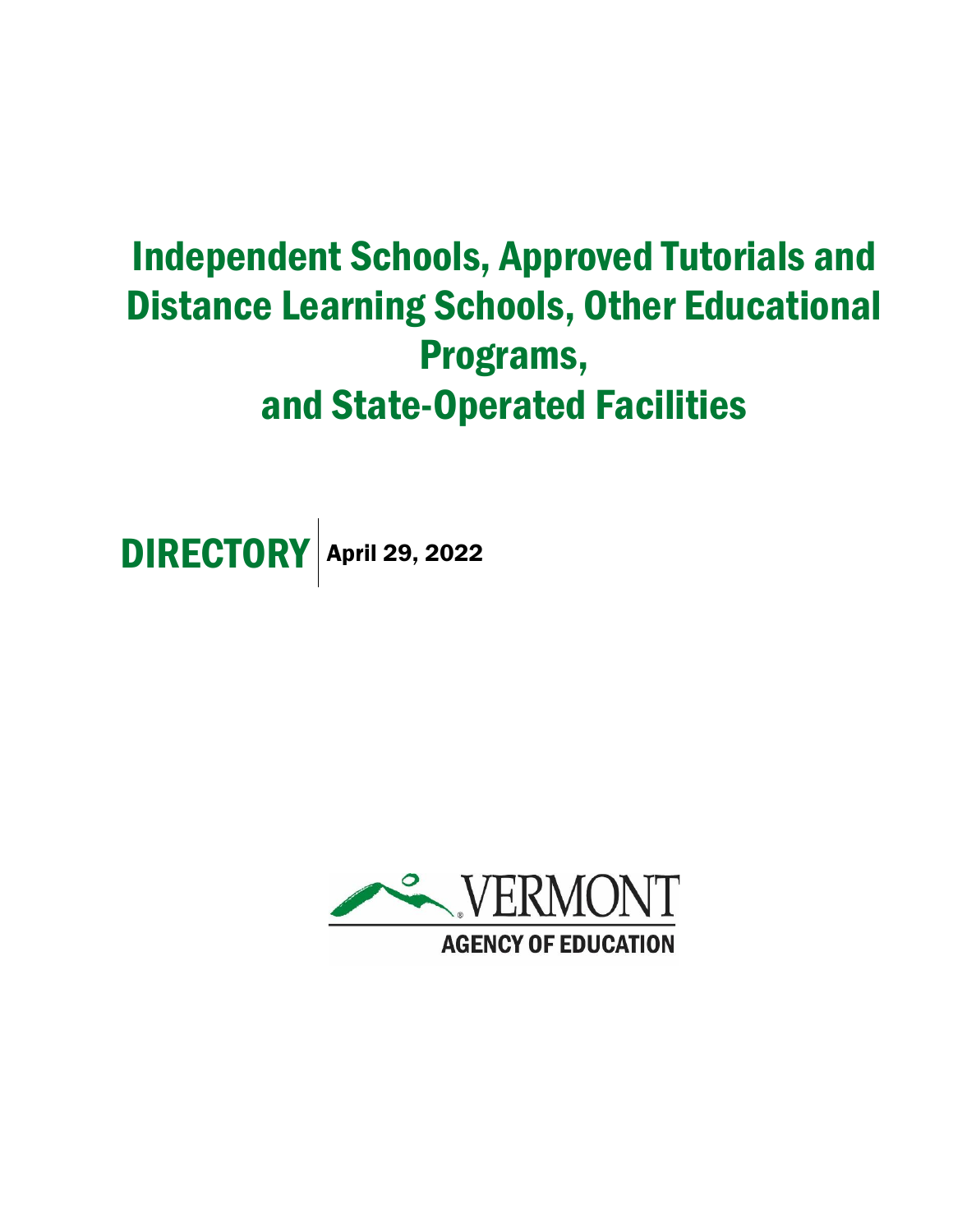## <span id="page-1-0"></span>Introduction

The following pages list in-state schools known to satisfy the requirements of Vermont compulsory school attendance law.

All approved and recognized independent schools in Vermont are required by law to provide to the Secretary of Education the names and addresses of their enrolled pupils on October 1 each year.

# <span id="page-1-1"></span>Table of Contents

**NOTE: Enrollment numbers are for students in grades K-12 for the 2021-2022 school year as reported in the October 1, 2021 student census collection. These numbers do not include pre-school aged children.**

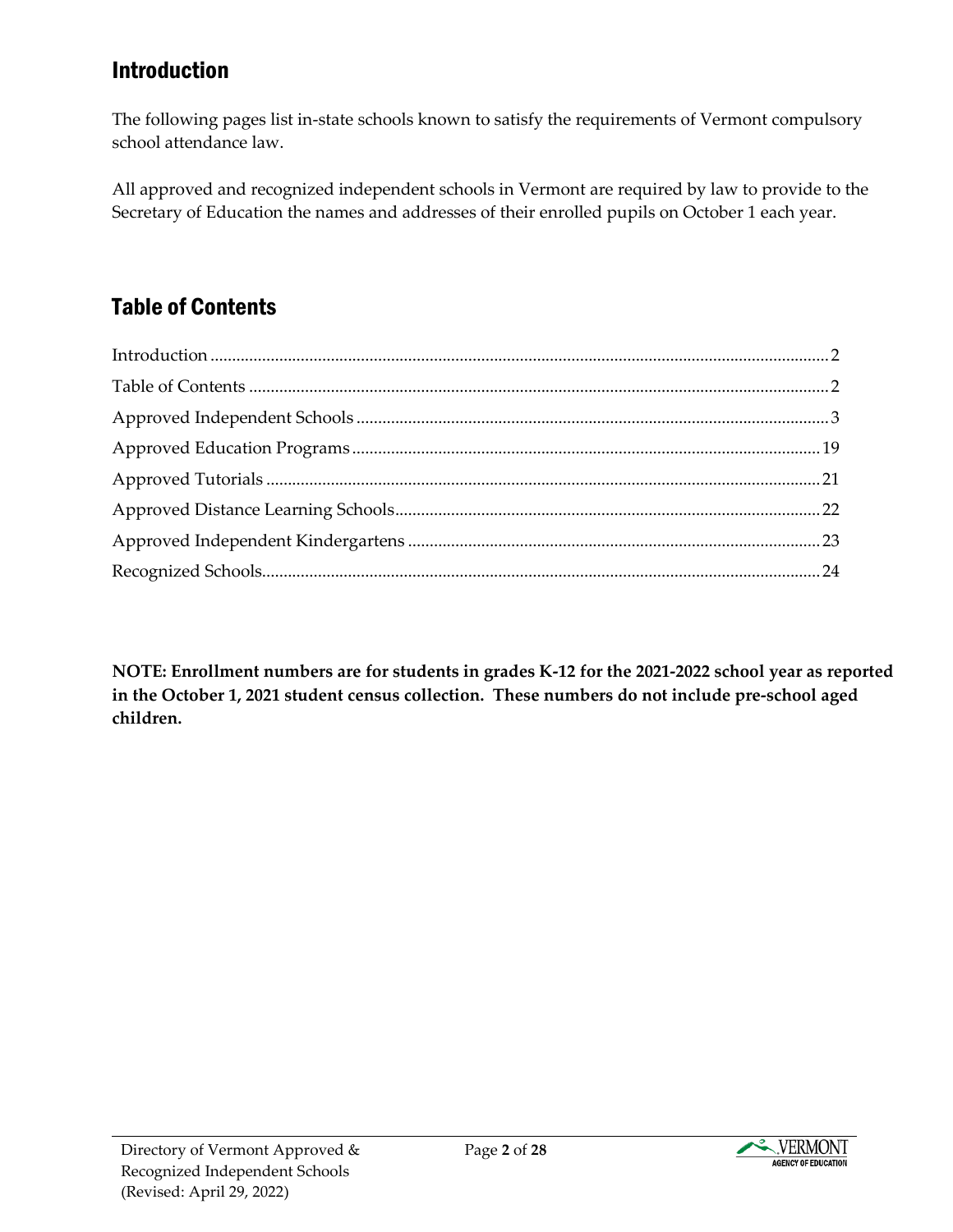## <span id="page-2-0"></span>Approved Independent Schools

| <b>School &amp; Address</b>                                            | <b>Contact</b> | <b>Phone</b> | <b>Enrollment</b>    |
|------------------------------------------------------------------------|----------------|--------------|----------------------|
| Arlington School (The)<br>125 School Street<br>St. Johnsbury, VT 05819 | Michelle Fox   | 748-4424     | 31<br>grades: $8-12$ |

A special education day school for students with learning impairments, other health impairments, specific learning disabilities, and/or emotional behavioral disorders.

| <b>Baird School</b><br>1138 Pine Street<br>Burlington, VT 05401                                     | Kristie Reed      | 488-6655 | 43<br>ages: 5-14<br>grades: K-8 |
|-----------------------------------------------------------------------------------------------------|-------------------|----------|---------------------------------|
| A special education day school.                                                                     |                   |          |                                 |
| <b>Bellcate School</b><br>1 Corporate Drive<br>Essex Jct., VT 05452                                 | <b>Jesse Bell</b> | 878-7603 | 31<br>ages: 11-21               |
| A year-round special education day school with an intensive, therapeutic program.                   |                   |          |                                 |
| Bishop John A. Marshall<br>680 Laporte Rd.<br>Morrisville, VT 05661<br>A Roman Catholic day school. | Carrie Wilson     | 888-4758 | 135<br>grades: K-8              |
| Bridge School Inc.<br>1469 Exchange Street<br>Middlebury, VT 05753<br>A day school.                 | Jennifer Grilly   | 349-1661 | 30<br>grades: K-6               |
|                                                                                                     |                   |          |                                 |

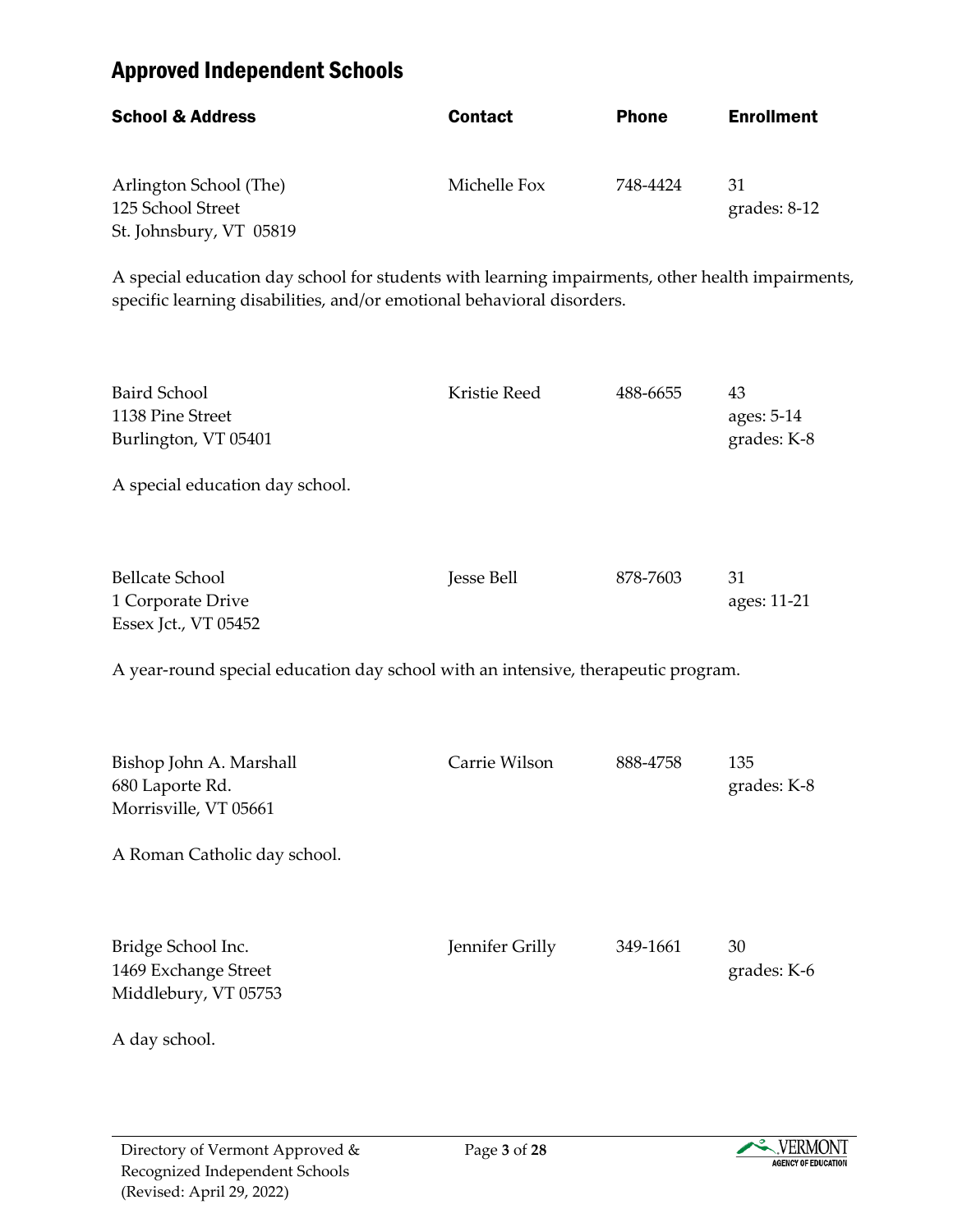| <b>School &amp; Address</b>                                                                                                                       | Contact                        | Phone    | Enrollment                     |
|---------------------------------------------------------------------------------------------------------------------------------------------------|--------------------------------|----------|--------------------------------|
| Brookhaven Learning Center<br>P.O. Box 127<br>Chelsea, VT 05038                                                                                   | Rocky Spino                    | 685-4458 | 8<br>ages: 6-14<br>grades: K-8 |
| A special education residential and day school for students with emotional, behavioral, and learning<br>challenges.                               |                                |          |                                |
| <b>Burke Mountain Academy</b><br>P.O. Box 78<br>East Burke, VT 05832                                                                              | <b>Willy Booker</b>            | 626-5607 | 55<br>$grades: 8-12$           |
| A boarding school providing a full-time college preparatory program and a winter tutorial program for<br>students involved in competitive skiing. |                                |          |                                |
| Burr & Burton Academy<br>Box 498, Seminary Avenue<br>Manchester, VT 05254                                                                         | Mark Tashjian                  | 362-1775 | 768<br>grades: 9-12            |
| A day school that is also approved for special education in all disability categories.                                                            |                                |          |                                |
| Caledonia Christian School<br>54 Southard Street<br>St. Johnsbury, VT 05819                                                                       | Heidi Kneller                  | 748-9528 | 7<br>grades: 1-8               |
| A Seventh Day Adventist day school.                                                                                                               |                                |          |                                |
| Centerpoint<br>1025 Airport Drive<br>So. Burlington VT 05403                                                                                      | Katie Cunningham<br>John Grimm | 488-7711 | 40<br>ages: 12-18              |
| A special education day school for students with emotional, behavioral, and learning<br>challenges.                                               |                                |          |                                |
| Champlain Valley Christian School<br>2 Church Street<br>Vergennes, VT 05491                                                                       | Linda Larocque                 | 877-3640 | 41<br>grades: K-8              |
| A Christian education day school.                                                                                                                 |                                |          |                                |

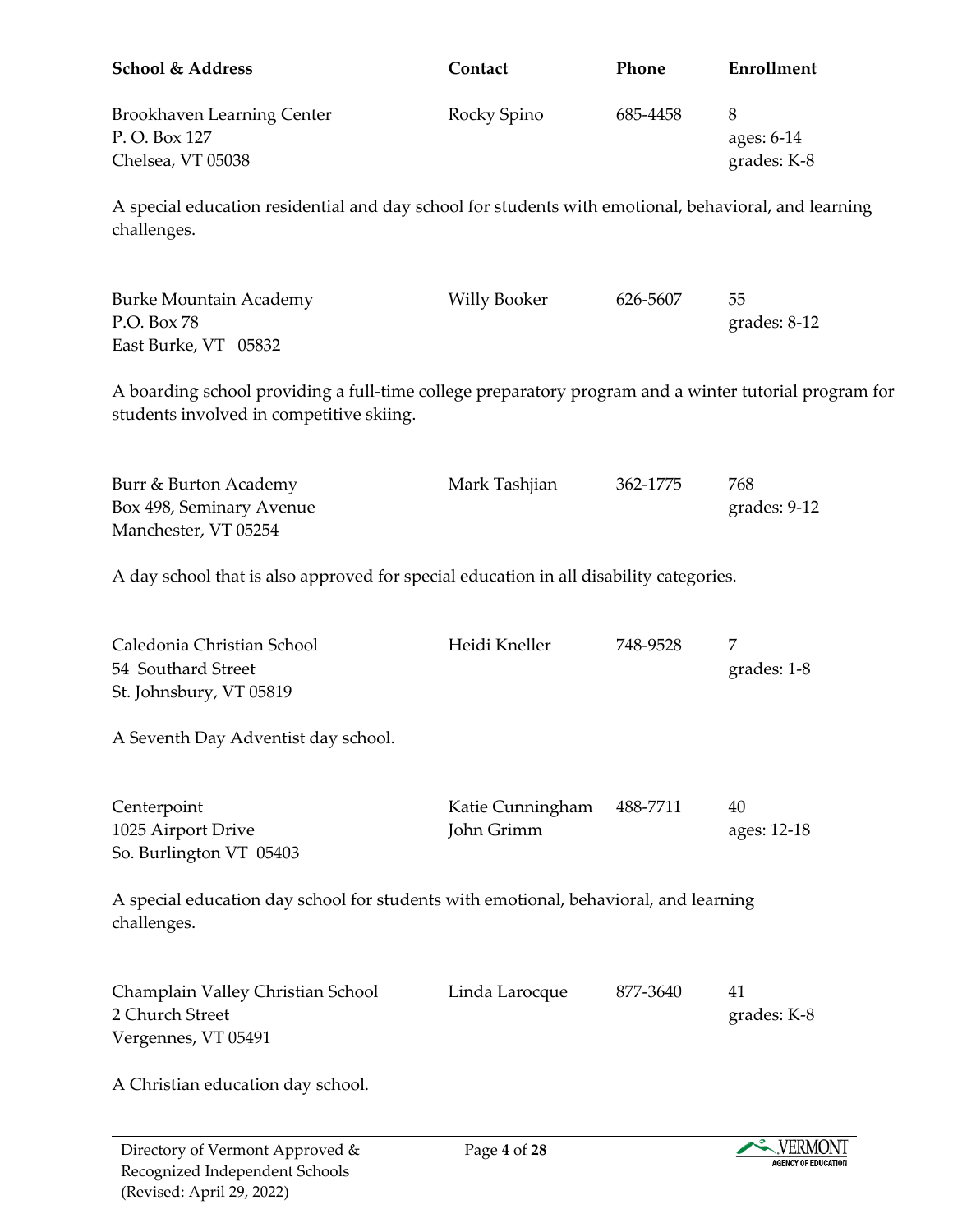| <b>School &amp; Address</b>                                                                                            | Contact         | Phone    | <b>Enrollment</b>  |
|------------------------------------------------------------------------------------------------------------------------|-----------------|----------|--------------------|
| Changing Our Idea Concerning<br>Education Academy (Ch.O.I.C.E)<br>579 So. Barre Road<br>Barre, VT 05641                | Lisa Estivill   | 479-0012 | 37<br>grades: 5-12 |
| A special education day school for students with emotional, behavioral, and learning challenges.                       |                 |          |                    |
| Christ the King<br>136 Locust Street<br>Burlington, VT 05401                                                           | Craig Dwyer     | 862-6696 | 147<br>grades: K-8 |
| A Roman Catholic day school.                                                                                           |                 |          |                    |
| Christ the King<br>60 South Main St.<br>Rutland, VT 05701                                                              | Lila Minard     | 773-0500 | 141<br>grades: K-8 |
| A Roman Catholic day school.                                                                                           |                 |          |                    |
| Community High School of Vermont<br>VT Department of Corrections<br>NOB 2 South 280 State Drive<br>Waterbury, VT 05671 | Dana Lesperance | 241-0039 |                    |
| For persons in the custody of the Department of Corrections.                                                           |                 |          |                    |
| Community Schoolhouse<br>P.O. Box 86<br>Brattleboro, VT 05302                                                          | Barbara Barrett | 257-7470 | 28<br>grades: K-8  |
| A special education residential and day school for students with emotional, behavioral, and<br>learning challenges.    |                 |          |                    |
| Compass School (The)<br>P.O. Box 177<br><b>Westminster Station VT 05159</b>                                            | Eric Rhomberg   | 463-2525 | 71<br>grades: 7-12 |
| A general and special education day school.                                                                            |                 |          |                    |

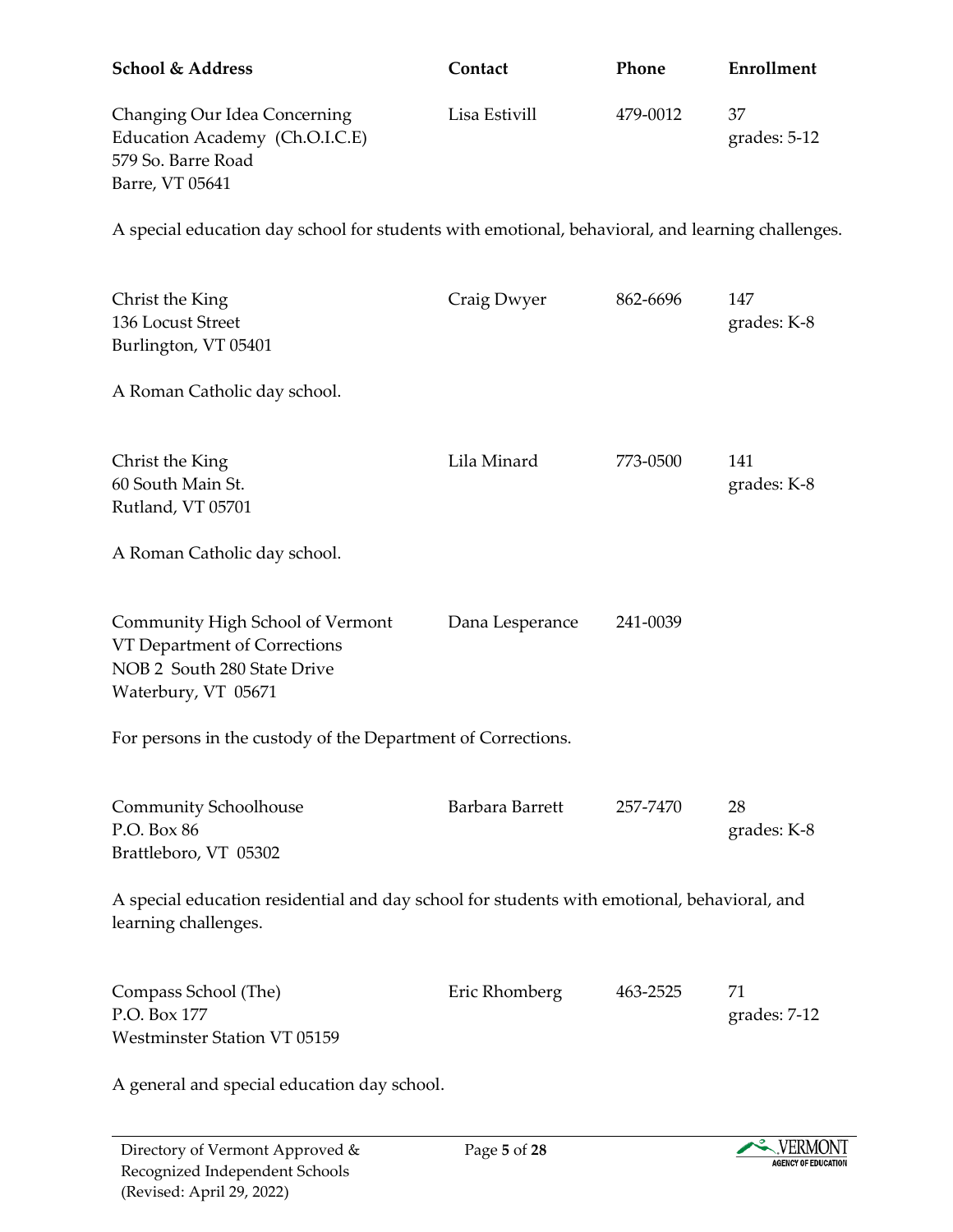| <b>School &amp; Address</b>                                                                      | Contact                                | Phone    | <b>Enrollment</b>   |
|--------------------------------------------------------------------------------------------------|----------------------------------------|----------|---------------------|
| Cornerstone School<br>510 Portland Street<br>St. Johnsbury, VT 05819                             | Jeanne Graham                          | 748-6282 | 22<br>grades: K-12  |
| A special education day school for students with emotional and behavioral challenges.            |                                        |          |                     |
| East Burke School<br><b>POB 228</b><br>East Burke, VT 05832                                      | Charles Delany<br><b>Megan Darling</b> | 626-8317 | 5<br>grades: $8-12$ |
| A day school.                                                                                    |                                        |          |                     |
| East Meadow School<br>28 James Road #1<br>Morrisville, VT 05661                                  | <b>Heather Perkins</b>                 | 888-4151 | 16<br>grades K-12   |
| A special education day school for students with emotional, behavioral, and learning challenges. |                                        |          |                     |
| <b>East Valley Academy</b><br>POB 237, 11 Main Street<br>East Randolph, VT 05041                 | Tammy Austin                           | 728-3896 | 15<br>grades: 3-12  |
| A special education day school for students with emotional, behavioral, and learning challenges. |                                        |          |                     |
| Fay Honey Knopp School<br>71 Park Street<br>Rutland, VT 05701                                    | <b>Shelly Mcginnis</b>                 | 488-6792 | 9<br>grades: 7-12   |
| A special education residential school for male adolescents with sexual harming behaviors.       |                                        |          |                     |
| Foundations<br>The Fire House, 147 Main Street<br>Windsor, VT 05079                              | David Powsner                          | 674-4428 | 10<br>grades: K-12  |

A special education day school for students with emotional, behavioral, and learning challenges.

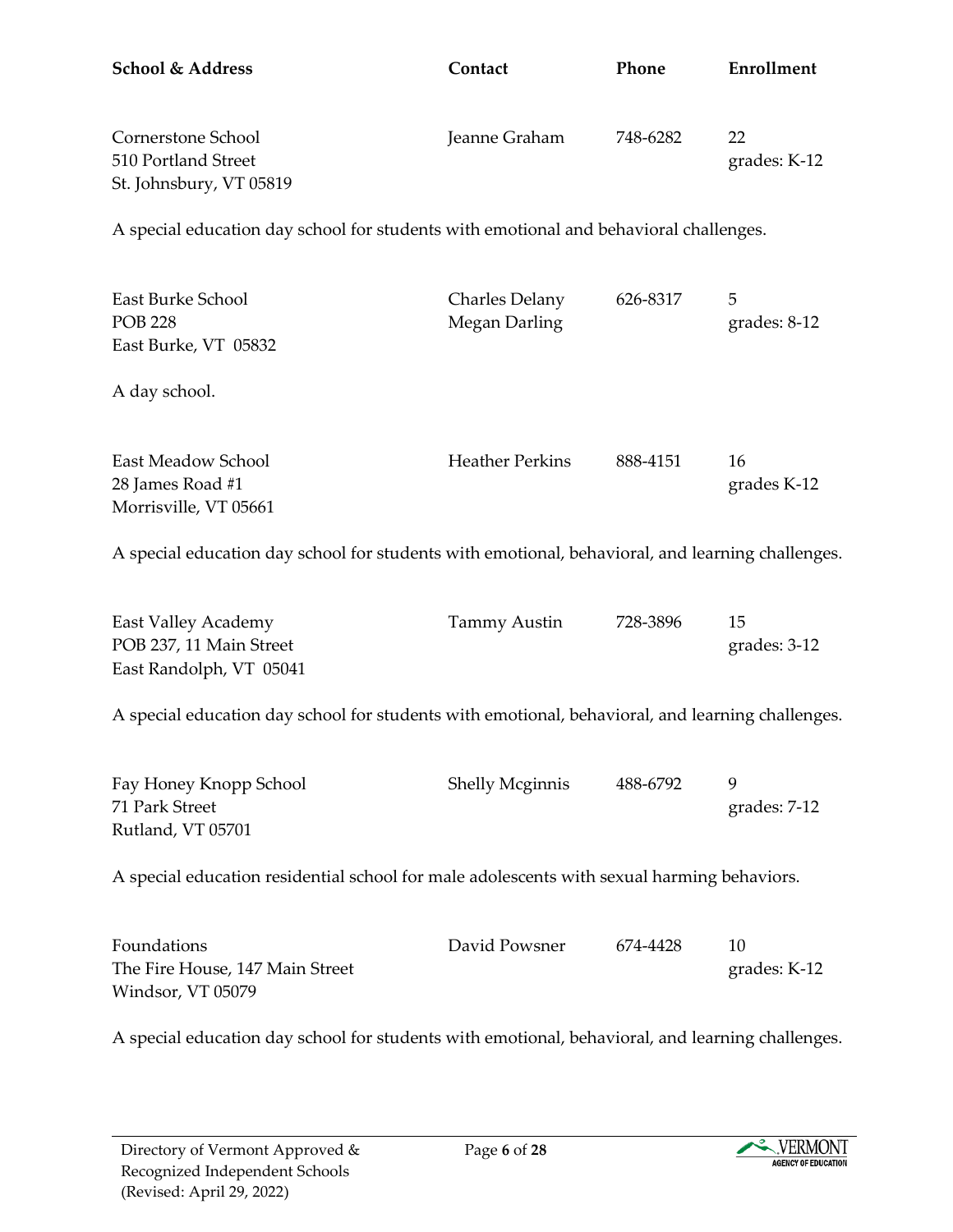| School & Address                                                                                                                                  | Contact             | Phone    | Enrollment          |
|---------------------------------------------------------------------------------------------------------------------------------------------------|---------------------|----------|---------------------|
| Good Shepherd Catholic School<br>121 Maple Street<br>St. Johnsbury, VT 05819                                                                      | Lynn Cartularo      | 751-8223 | 73<br>grades: K-8   |
| A Roman Catholic day school.                                                                                                                      |                     |          |                     |
| Grace Christian School<br>104 Kocher Drive<br>Bennington, VT 05201                                                                                | Shawn Smith         | 447-2233 | 146<br>grades: K-12 |
| A Christian day school.                                                                                                                           |                     |          |                     |
| Grammar School (The)<br>69 Hickory Ridge Road South<br>Putney, VT 05346                                                                           | Nick Perry          | 387-5364 | 108<br>grades: K-8  |
| A day school.                                                                                                                                     |                     |          |                     |
| Green Mountain Valley School<br>271 Moulton Road<br>Waitsfield, VT 05673                                                                          | <b>Tracy Keller</b> | 496-2150 | 111<br>grades 7-12  |
| A boarding school providing a full-time college preparatory program and a winter tutorial program for<br>students involved in competitive skiing. |                     |          |                     |
| Greenwood School<br>14 Greenwood Lane<br>Putney, VT 05346                                                                                         | Anne Swayze         | 387-4545 | 48<br>grades 6-12   |
| A special education residential and day school for boys with learning challenges.                                                                 |                     |          |                     |
| Hiland Hall School<br>2196 Harwood Hill Road<br>Bennington, VT 05201                                                                              | Meg Cottam          | 442-3868 | 30<br>ages: 5-13    |
| A day school.                                                                                                                                     |                     |          |                     |

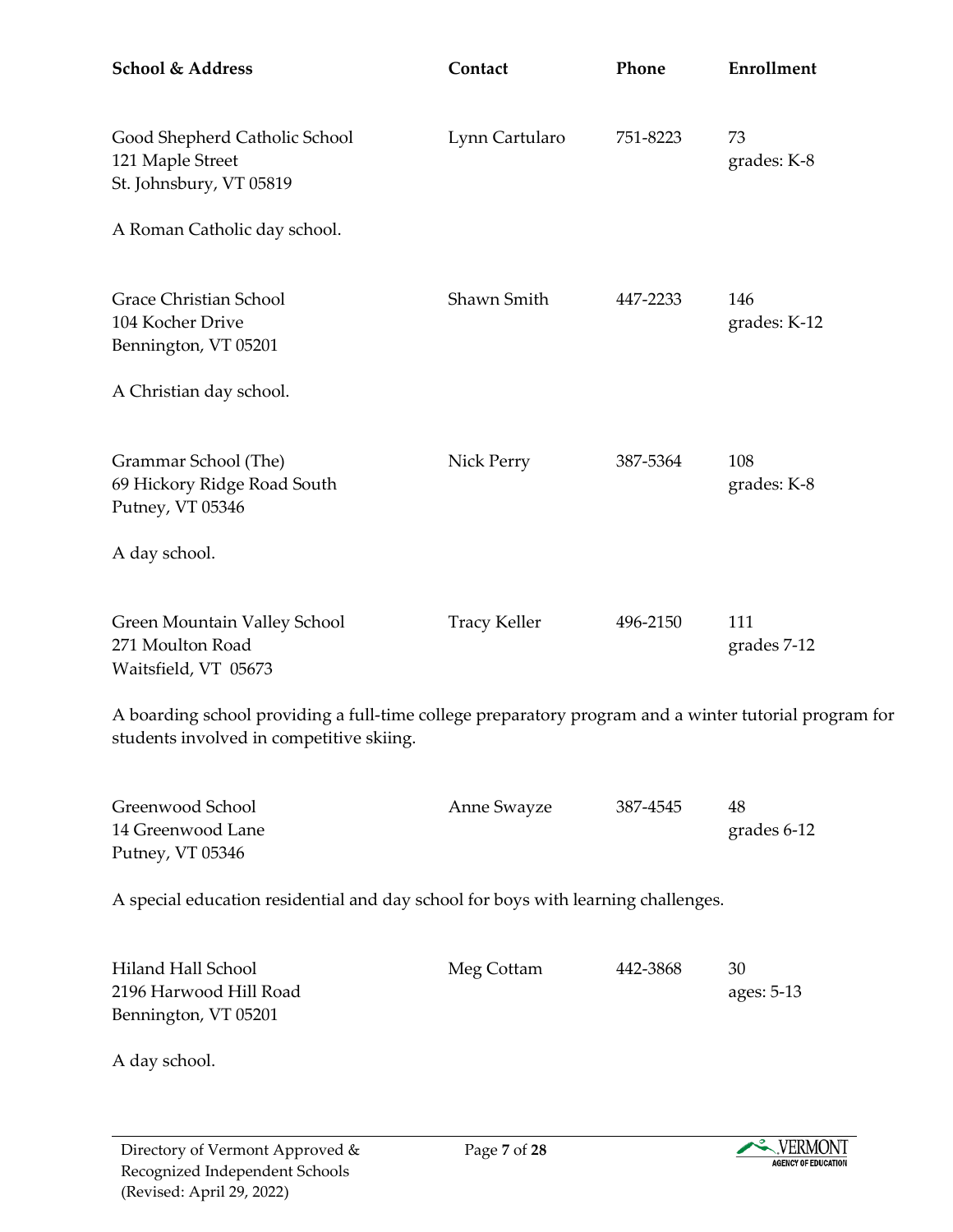| <b>School &amp; Address</b>                                                                                                            | Contact          | Phone    | Enrollment         |
|----------------------------------------------------------------------------------------------------------------------------------------|------------------|----------|--------------------|
| Hilltop Montessori School<br>99 Stafford Farm Hill<br>Brattleboro, VT 05301                                                            | Tamara Mount     | 257-0500 | 81<br>grades: K-8  |
| A Montessori education day school.                                                                                                     |                  |          |                    |
| <b>INSPIRE</b><br>130 Austine Drive #8<br>Brattleboro, VT 05301                                                                        | Karen Steinbeck  | 251-7301 | 17<br>ages: 7-22   |
| A special education day school for students with autism or autistic spectrum disorders.                                                |                  |          |                    |
| Jean Garvin School (The)<br>90 Harvest Lane<br>Williston, VT 05495                                                                     | Lisa Bilowith    | 488-6767 | 23<br>grades: 7-12 |
| A special education day school.                                                                                                        |                  |          |                    |
| Killington Mountain School<br>2708 Killington Road<br>Killington, VT 05751                                                             | Claire Kershko   | 422-5671 | 50<br>grades: 6-12 |
| A boarding and day school offering a school-year program and a winter tutorial program for students<br>involved in competitive skiing. |                  |          |                    |
| Kindle Farm<br>P.O. Box 393<br>Newfane, VT 05345                                                                                       | Drew Gradinger   | 365-7909 | 44<br>grades: 2-12 |
| A special education day school for male students with emotional, learning, and behavioral challenges.                                  |                  |          |                    |
| Kurn Hattin Homes<br>P.O. Box 127<br>Westminster, VT 05158                                                                             | Sergio Simunovic | 722-3336 | 44<br>grades: K-8  |

A residential school for students whose real home is in temporary need.

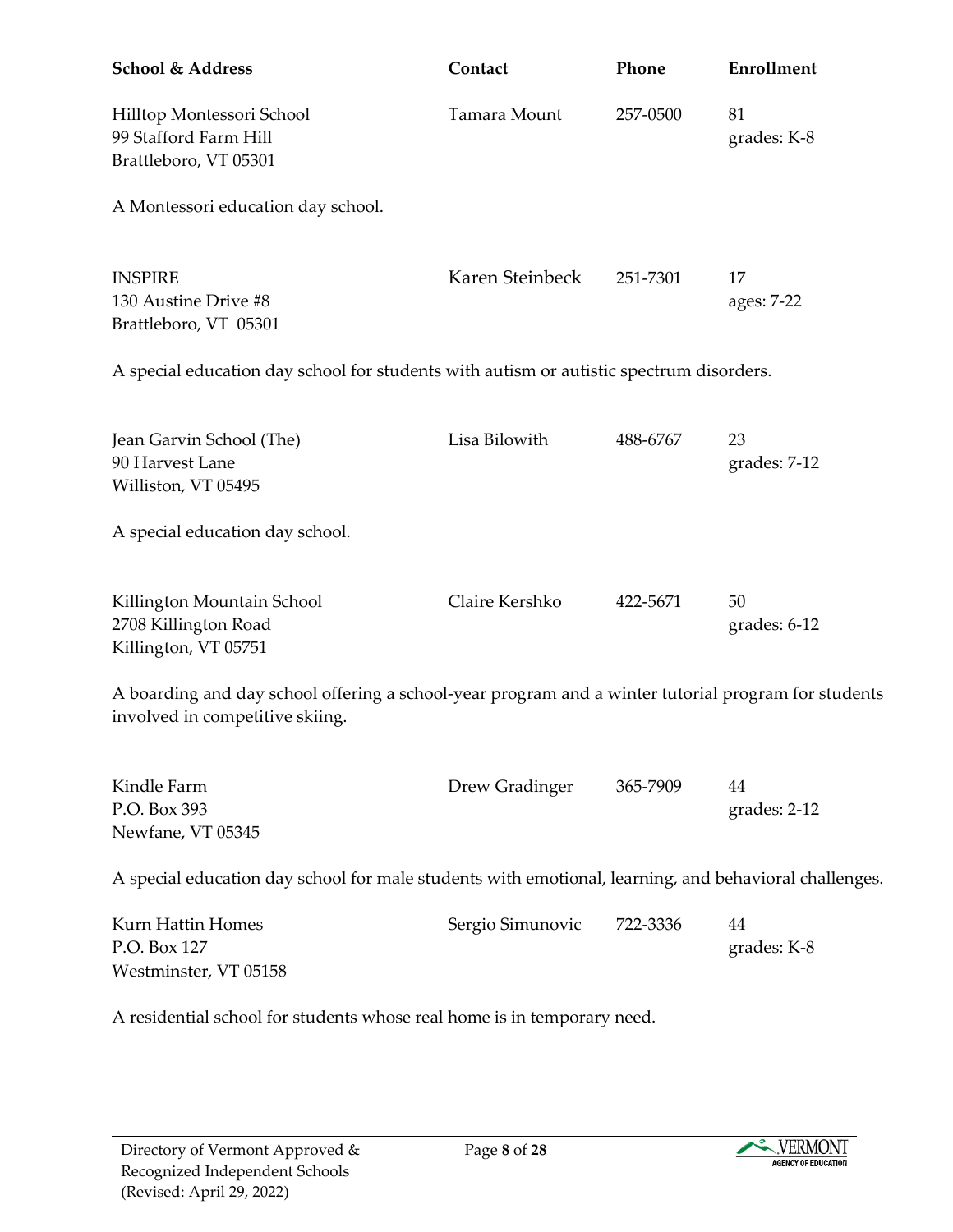| School & Address                                                                                                          | Contact                    | Phone    | Enrollment          |
|---------------------------------------------------------------------------------------------------------------------------|----------------------------|----------|---------------------|
| Lake Champlain Waldorf<br>359 Turtle Lane<br>Shelburne, VT 05482                                                          | Jas Darland                | 985-2827 | 184<br>grades: K-12 |
| A Waldorf education day school.                                                                                           |                            |          |                     |
| Laraway School<br>Box 621<br>275 VT Rte 15 W<br>Johnson, VT 05656                                                         | Dennis Hill                | 635-2805 | 24<br>grades: K-12  |
| A special education day school for students with emotional and behavioral challenges.                                     |                            |          |                     |
| LiHigh School (The)<br>307 Main Street<br>Poultney, VT 05764                                                              | Greg Rosenthal             | 287-2411 | 24<br>ages: 11-22   |
| A general and special education day school with an intensive, therapeutic program.                                        |                            |          |                     |
| Long Trail School<br>1045 Kirby Hollow Rd<br>Dorset, VT 05251                                                             | Chas. Scranton             | 867-5717 | 221<br>grades: 6-12 |
| A day school with some boarding, which also is approved for special education in some disability<br>categories.           |                            |          |                     |
| Lyndon Institute<br>POB 127, College Road<br>Lyndon Center, VT 05850                                                      | Twila Perry                | 535-3636 | 436<br>grades: 9-12 |
| A day school that also is approved for special education in all disability categories.                                    |                            |          |                     |
| Manchester Village School<br>P.O. Box 758<br>Manchester, VT 05257                                                         | Mary Ann Moriarty 362-4898 |          | 16<br>grades: 1-12  |
| A special education day school for male students with emotional, learning, and behavioral challenges.<br>School & Address | Contact                    | Phone    | <b>Enrollment</b>   |

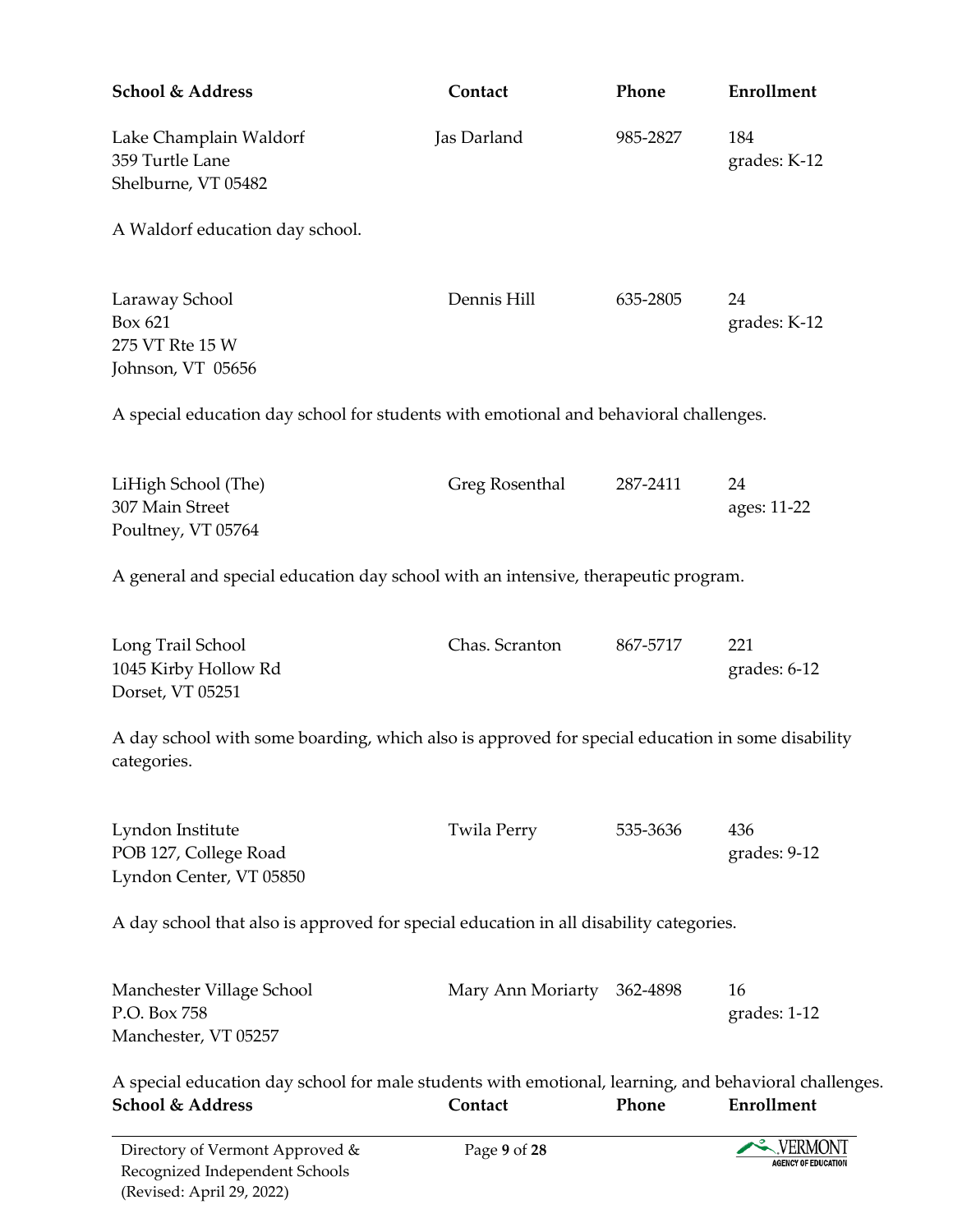| Maple Street School<br>322 Maple Street<br>Manchester Center, VT 05255                                             | Cricket Mikheev | 362-7137 | 151<br>grades: K-8 |
|--------------------------------------------------------------------------------------------------------------------|-----------------|----------|--------------------|
| A day school which is approved in some disability categories.                                                      |                 |          |                    |
| Maplehill School<br>P.O. Box 248<br>Plainfield, VT 05667                                                           | Joe Astick      | 454-7747 | 19<br>grades: 7-12 |
| A special education day school for students with emotional, behavioral, and learning challenges.                   |                 |          |                    |
| Mater Christi School<br>50 Mansfield Avenue<br>Burlington, VT 05401<br>A Roman Catholic day school.                | Tim Loescher    | 658-3992 | 229<br>grades: K-8 |
| Mid Vermont Christian School<br>399 West Gilson<br>White River Jct., VT 05001<br>A Christian education day school. | Vicky Fogg      | 295-6700 | 90<br>grades: K-12 |
| Mill School (The)<br>278 East Allen Street<br>Winooski, VT 05404                                                   | Tim Feeney      | 423-0111 | 18<br>grades: 6-12 |

A special education day school for students with emotional, behavioral, and learning challenges.

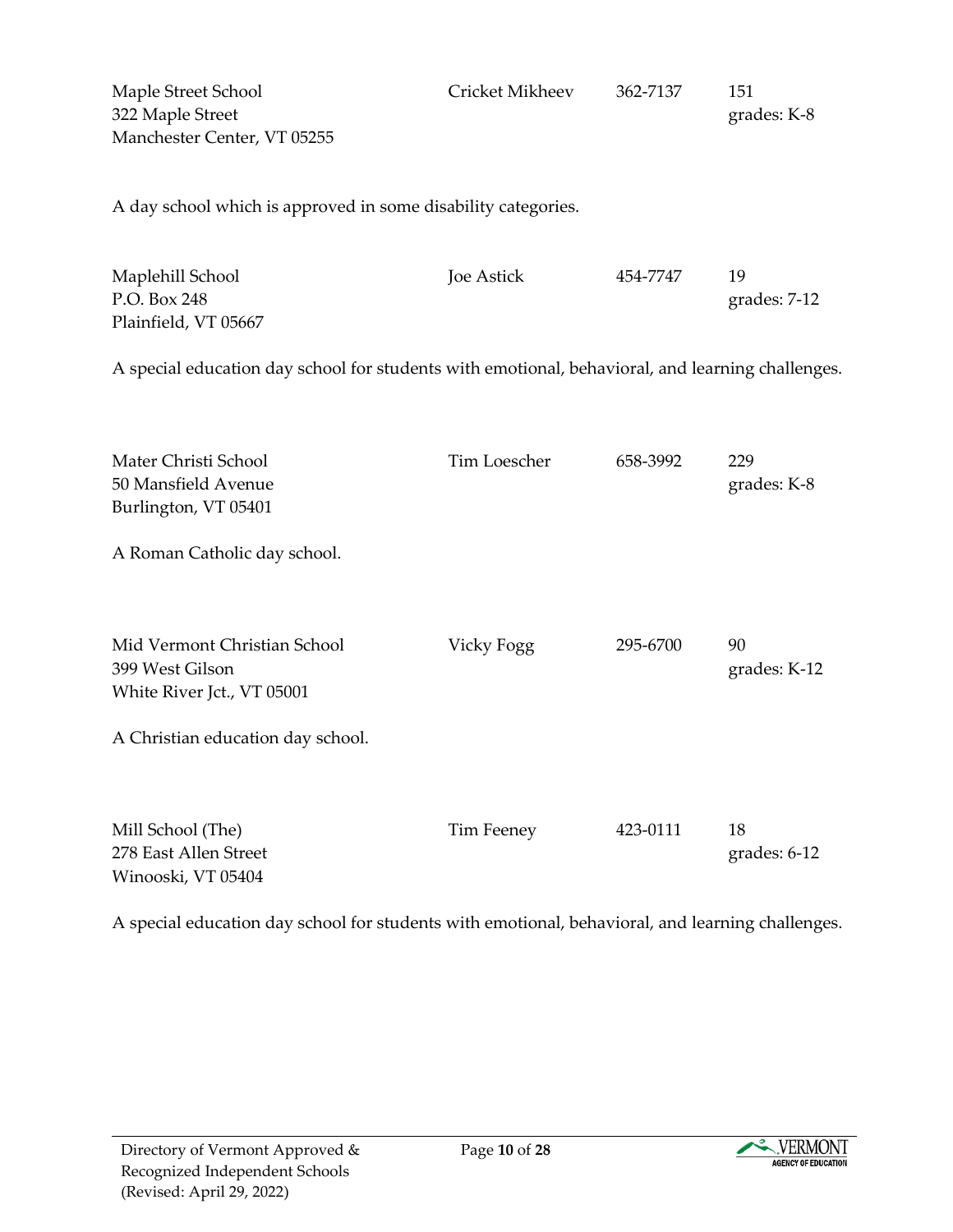| <b>School &amp; Address</b>                                                                                                 | Contact        | Phone    | Enrollment         |
|-----------------------------------------------------------------------------------------------------------------------------|----------------|----------|--------------------|
| <b>Mosaic Learning Center</b><br>122 Park Street<br>Morrisville, VT 05661                                                   | Miriam Novotny | 888-1616 | 16<br>ages: 5-22   |
| <b>Mosaic Learning Center</b><br>Second Site:<br>786 College Parkway<br>Colchester, VT 05446                                | Miriam Novotny | 658-9175 | ages 5-22          |
| A day school for students with learning impairment in conjunction with one or more other disabilities.                      |                |          |                    |
| <b>Mount Snow Academy</b><br>248 Rte. 100<br><b>POB 616</b><br>West Dover, VT 05356                                         | Peter Stokloza | 464-7669 | 28<br>grades: 6-12 |
| A day and residential winter tutorial program for students involved in alpine skiing, freestyle skiing<br>and snowboarding. |                |          |                    |
| Mountain School at Winhall (The)<br>9 School Street<br>Bondville, VT 05340                                                  | Colleen Palmer | 297-2662 | 82<br>grades: K-8  |
| A day school that also is approved for special education in all disability categories.                                      |                |          |                    |
| Mountain School Program of<br>Milton Academy<br>151 Mountain School Road<br>Vershire, VT 05079                              | Alden Smith    | 685-4520 | 44<br>grades: 12   |
| A residential, one-semester school program.                                                                                 |                |          |                    |
| Mt. Mansfield Academy<br>65 Academy Way<br>Stowe, VT 05672                                                                  | Lori Furrer    | 253-7409 | 16<br>grades: 6-12 |

A boarding school providing a school-year and winter tutorial college preparatory program for students involved in snowboarding and competitive and freestyle skiing.

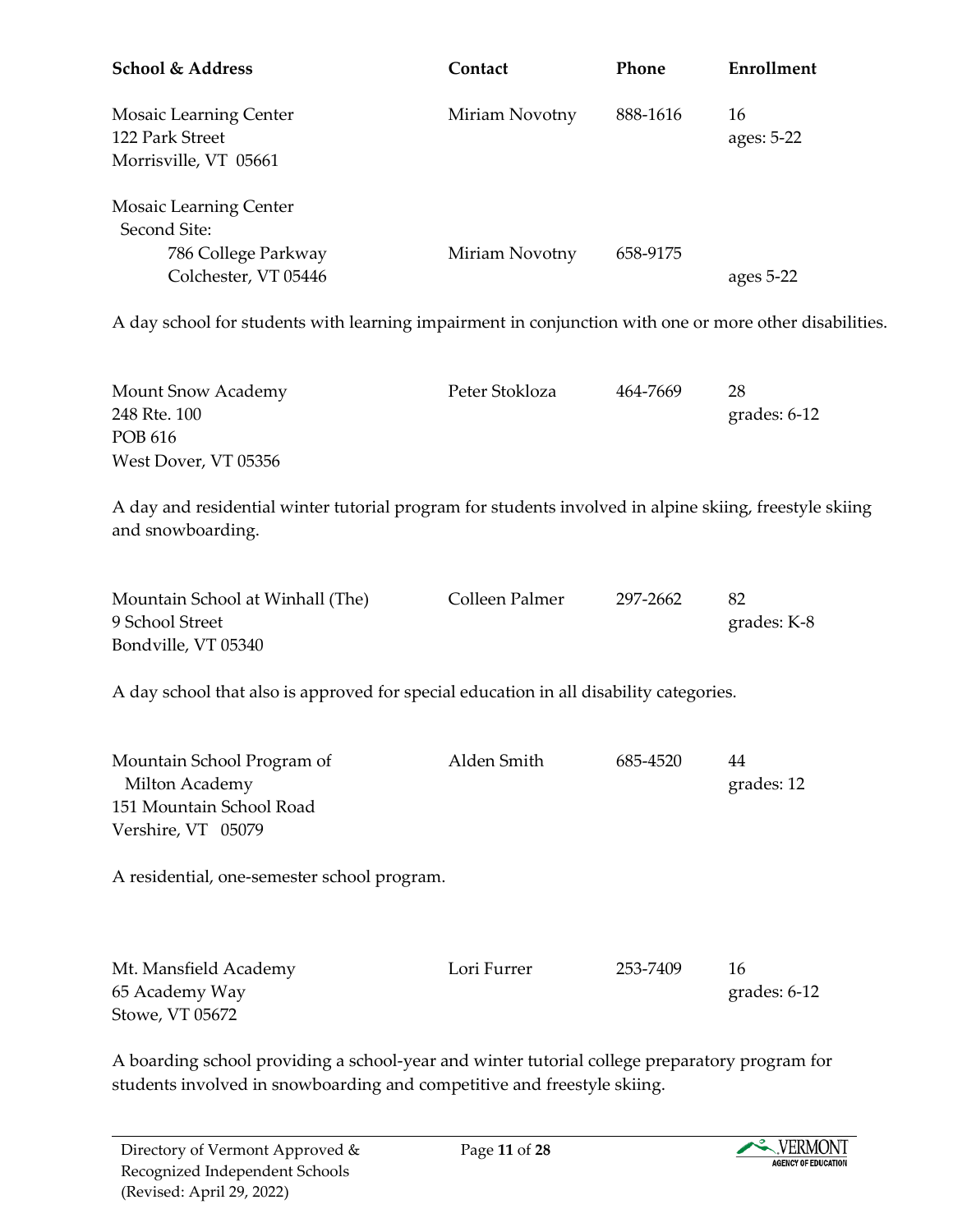| <b>School &amp; Address</b>                                                                                                                                         | Contact                          | Phone    | Enrollment                       |
|---------------------------------------------------------------------------------------------------------------------------------------------------------------------|----------------------------------|----------|----------------------------------|
| Mt. Saint Joseph Academy<br>127 Convent Avenue<br>Rutland, VT 05701                                                                                                 | Michael Alexander                | 775-0151 | 82<br>grades: 9-12               |
| A Roman Catholic day school.                                                                                                                                        |                                  |          |                                  |
| Neighborhood Schoolhouse<br>231 Western Avenue<br>Brattleboro, VT 05301                                                                                             | Jack Haskell                     | 257-5544 | 43<br>grades: K-8                |
| New England School for Girls<br>192 Fairview Street<br>Bennington, VT 05201                                                                                         | Laurae Baker<br>Jennifer McGowan | 447-1557 | 25<br>ages 11-21<br>females only |
| A special education residential school for students coming from out of state who have emotional,<br>behavioral, and learning challenges.                            |                                  |          |                                  |
| New School of Montpelier<br>11West Street<br>Montpelier, VT 05602                                                                                                   | Ed Nasta                         | 223-0647 | 27<br>grades: 1-12<br>ages: 6-22 |
| A special education school for students with emotional and learning challenges. Also, has autism<br>program. Two locations: Montpelier and West Glover.             |                                  |          |                                  |
| Okemo Mountain School<br>53 Main Street<br>Ludlow, VT 05149                                                                                                         | Mariel Meringolo                 | 228-1513 | 62<br>grades: 5-12               |
| A day school offering a school-year program and a five-month winter tutorial program for students<br>involved in alpine skiing, freestyle skiing, and snowboarding. |                                  |          |                                  |
| Orchard Valley School<br>Grace Farm Campus<br>2290 VT Rte. 14N<br>East Montpelier, VT 05651                                                                         | <b>Madelief Becherer</b>         | 456-7400 | 61<br>grades: K-8                |

A Waldorf education day school.

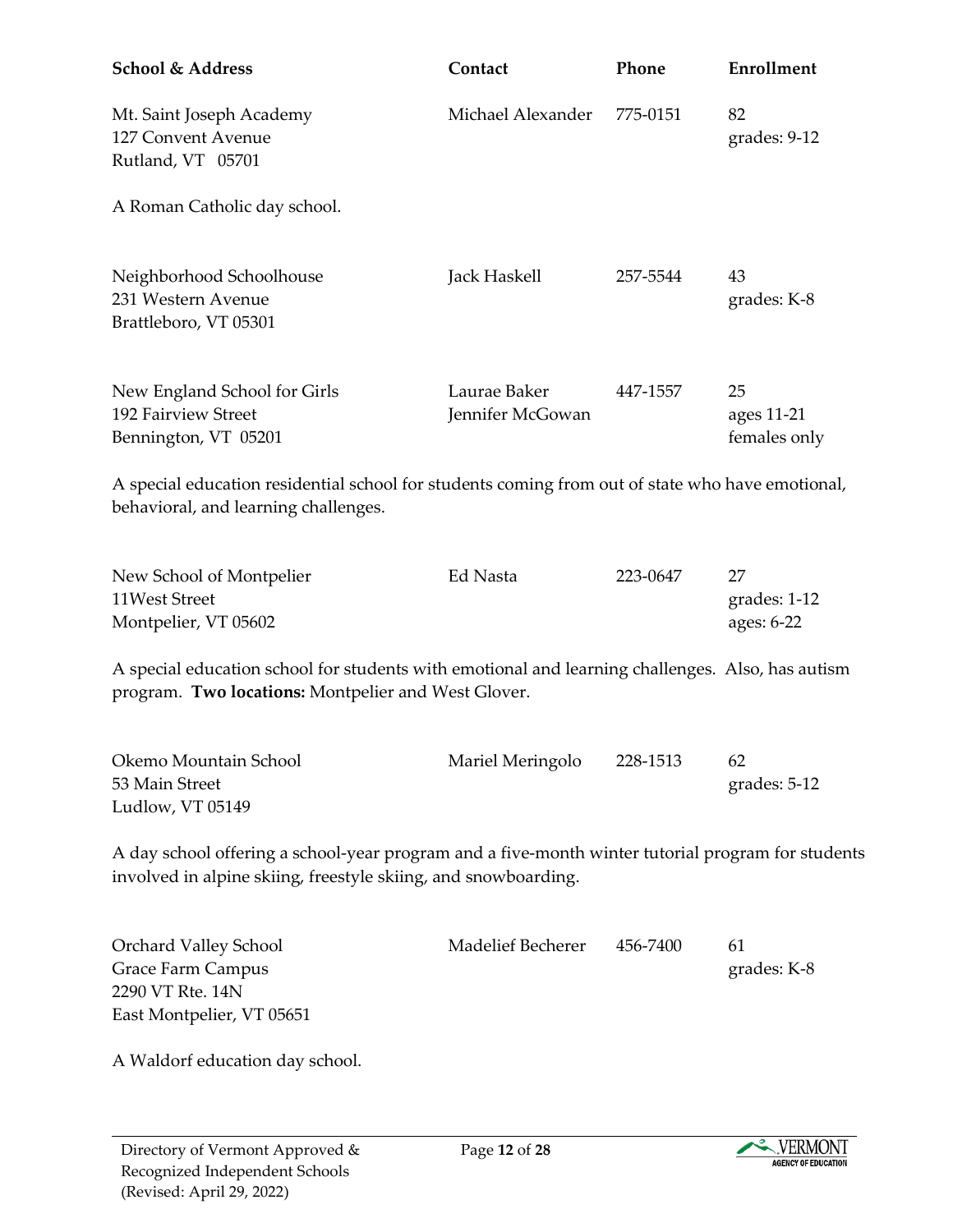| School & Address                                                                                                                | Contact                     | Phone    | Enrollment          |
|---------------------------------------------------------------------------------------------------------------------------------|-----------------------------|----------|---------------------|
| Pacem School<br>32 College Street Suite 100<br>Montpelier, VT 05602                                                             | Lexi Shear                  | 223-1010 | 8<br>grades: 6-12   |
| A day school.                                                                                                                   |                             |          |                     |
| Priority Placements, Inc.<br><b>POB 2428</b><br>Brattleboro, VT 05303                                                           | Sarah Newman                | 258-1556 | 22<br>grades K-12   |
| A general education day school which is also approved to serve students with emotional, behavioral,<br>and learning challenges. |                             |          |                     |
| Putney School<br>Elm Lea Farm<br>418 Houghton Brook Road<br>Putney, VT 05346                                                    | <b>Emily Jones</b>          | 387-5566 | 225<br>grades: 9-12 |
| A general education boarding and day school.                                                                                    |                             |          |                     |
| Red Fox Community School<br>1045 Kirby Hollow Road<br>Dorset, VT 05251                                                          | MaryBeth O'Donnell 768-1288 |          | 23<br>grades: K-4   |
| A general education day school.                                                                                                 |                             |          |                     |
| Rice Memorial High School<br>99 Proctor Avenue<br>South Burlington, VT 05403                                                    | Lisa Lorenz                 | 862-6521 | 394<br>grades: 9-12 |
| A Roman Catholic day school.                                                                                                    |                             |          |                     |
| Riverside School<br>30 Lily Pond Road<br>Lyndonville, VT 05851                                                                  | Roy Starling                | 626-8552 | 112<br>grades: K-8  |
| A day school.                                                                                                                   |                             |          |                     |

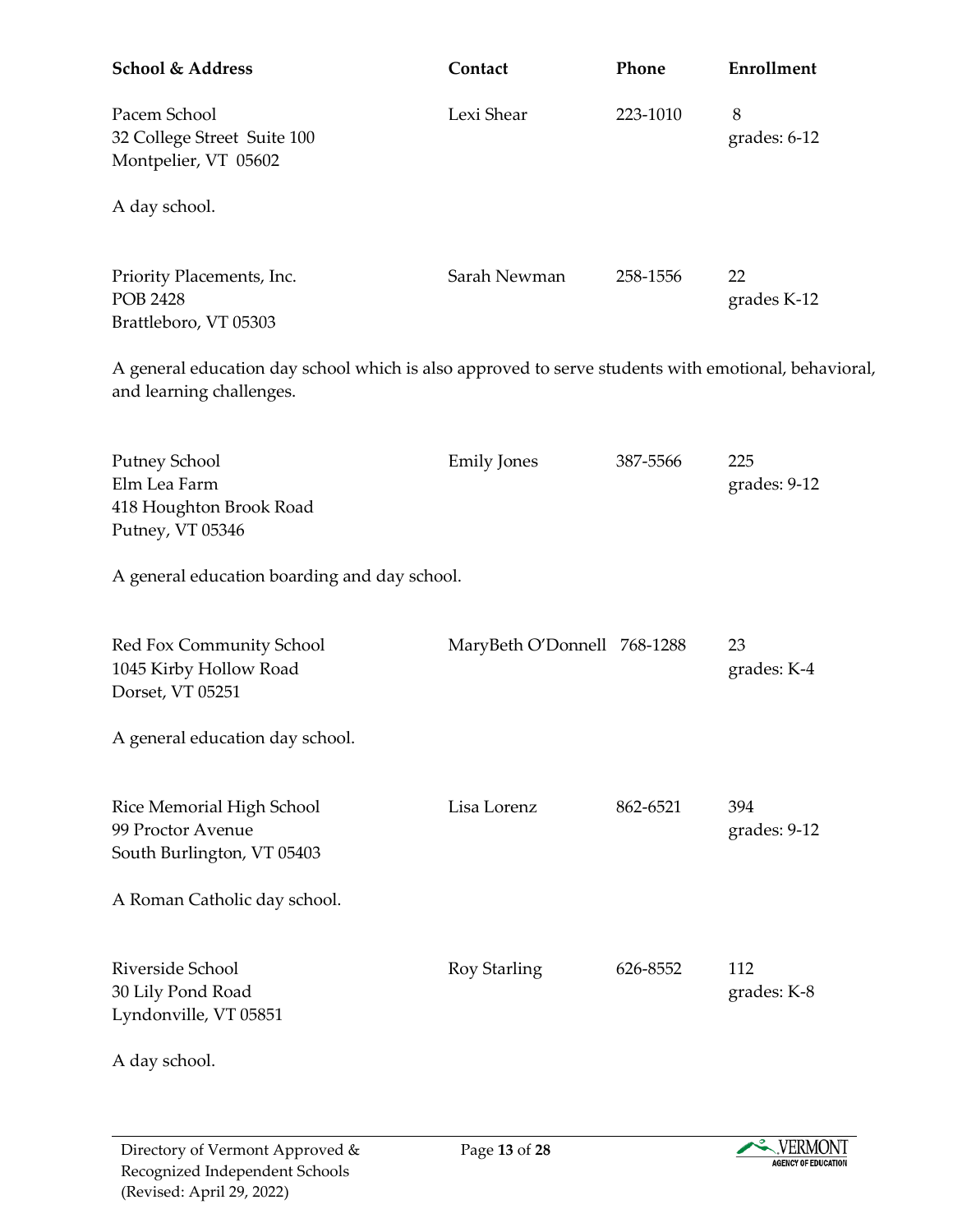| <b>School &amp; Address</b>            | Contact      | <b>Phone</b> | Enrollment           |
|----------------------------------------|--------------|--------------|----------------------|
| Rock Point School<br>1 Rock Point Road | C.J. Spirito | 863-1104     | 23<br>grades: $9-12$ |
| Burlington, VT 05408                   |              |              |                      |

A general education day and boarding school, which is approved in some disability categories.

| Rutland Area Christian School<br>112 Lincoln Avenue<br>Rutland, VT 05701               | Robert Congdon     | 775-0709 | 56<br>grades: K-12  |
|----------------------------------------------------------------------------------------|--------------------|----------|---------------------|
| A day school.                                                                          |                    |          |                     |
| Sacred Heart School<br>307 School Street<br>Bennington, VT 05201                       | Tiffany McKenna    | 442-2446 | 165<br>grades: K-8  |
| A Roman Catholic day school.                                                           |                    |          |                     |
| St. Francis Xavier<br>5 St. Peter Street<br>Winooski, VT 05404                         | Craig Hill         | 655-2600 | 167<br>grades: K-8  |
| A Roman Catholic day school.                                                           |                    |          |                     |
| St. Johnsbury Academy<br>1000 Main Street<br>St. Johnsbury, VT 05819                   | Sharon Howell      | 748-8171 | 925<br>grades: 9-12 |
| A day school that also is approved for special education in all disability categories. |                    |          |                     |
| St. Michael's Catholic School                                                          | <b>Elaine Beam</b> | 254-5666 | 102                 |

| St. Michael's Catholic School | Elaine Beam | 254-5666 |              |
|-------------------------------|-------------|----------|--------------|
| 48 Walnut Street              |             |          | grades: K-12 |
| Brattleboro, VT 05301         |             |          |              |

A Roman Catholic day school.

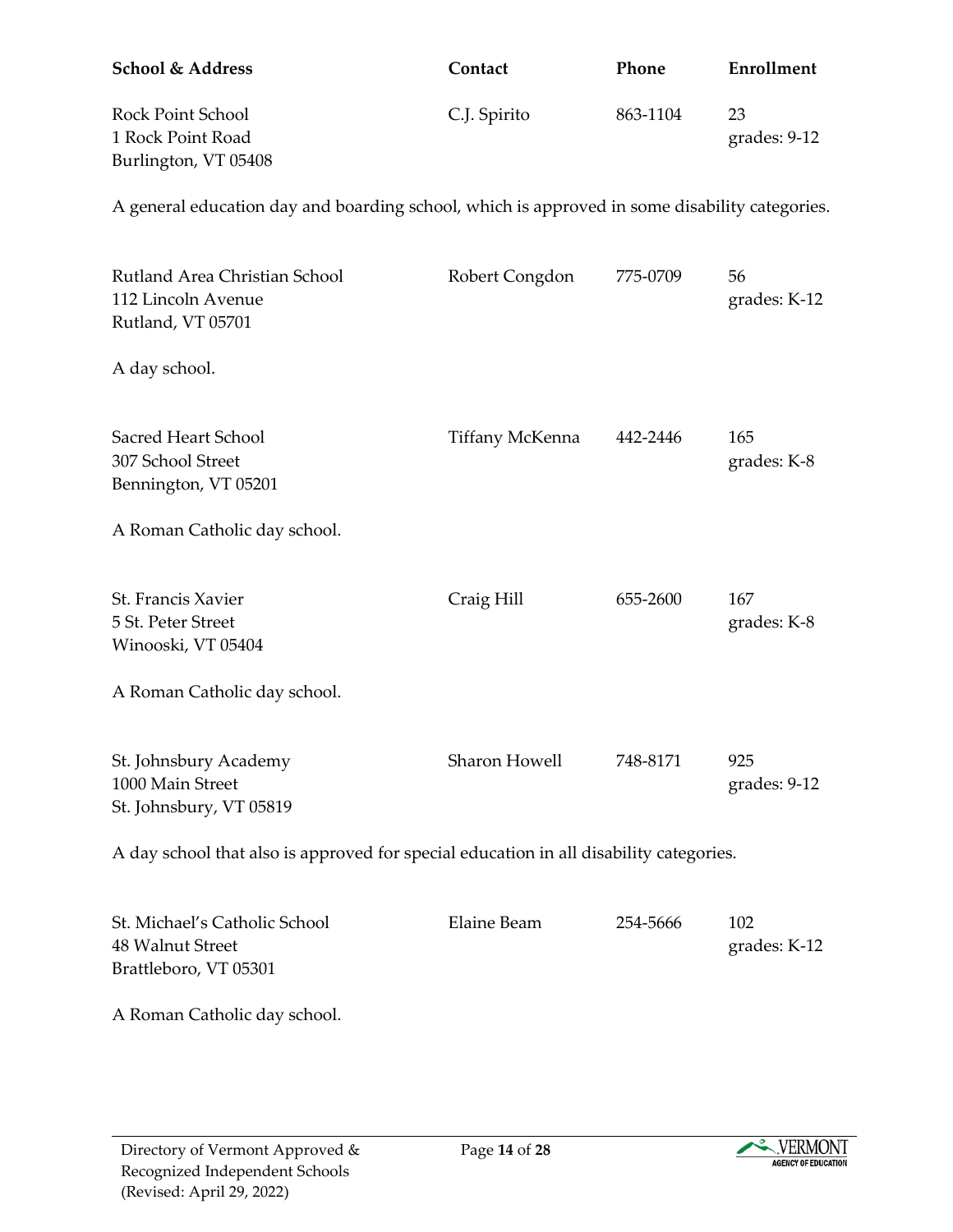| <b>School &amp; Address</b>                                                                      | Contact         | Phone    | <b>Enrollment</b>                |
|--------------------------------------------------------------------------------------------------|-----------------|----------|----------------------------------|
| St. Monica-St. Michael School<br>79 Summer Street<br>Barre, VT 05641                             | Brenda Buzzell  | 476-5015 | 123<br>grades: K-8               |
| A Roman Catholic day school.                                                                     |                 |          |                                  |
| St. Paul's Elementary School<br>54 Eastern Avenue<br>Barton, VT 05822                            | Joanne Beloin   | 525-6578 | 28<br>grades: K-8                |
| A Roman Catholic day school.                                                                     |                 |          |                                  |
| Schoolhouse (The)<br>8 Catkin Drive<br>So. Burlington, VT 05403                                  | Liz Shane       | 658-4164 | 55<br>grades: K-8                |
| A day school.                                                                                    |                 |          |                                  |
| Sharon Academy (The)<br>P.O. Box 207<br>Sharon, VT 05065                                         | Mary Newman     | 763-2500 | 195<br>grades: 7-12              |
| A general education day school, which is approved in some disability categories.                 |                 |          |                                  |
| Sheldon Academy<br>88 Park Street<br>Rutland, VT 05702                                           | Jen Dattoli     | 775-2395 | 19<br>ages: 5-22<br>grades: K-12 |
| A special education day school for students with emotional, behavioral, and learning challenges. |                 |          |                                  |
| Soar Learning Center<br><b>POB 372</b><br>178 McGinn Drive                                       | Michael Bombard | 527-7514 | 52<br>grades: K-12<br>ages 5-21  |

A special education day school for students with emotional, behavioral, and learning challenges.

St. Albans Bay, VT 05481

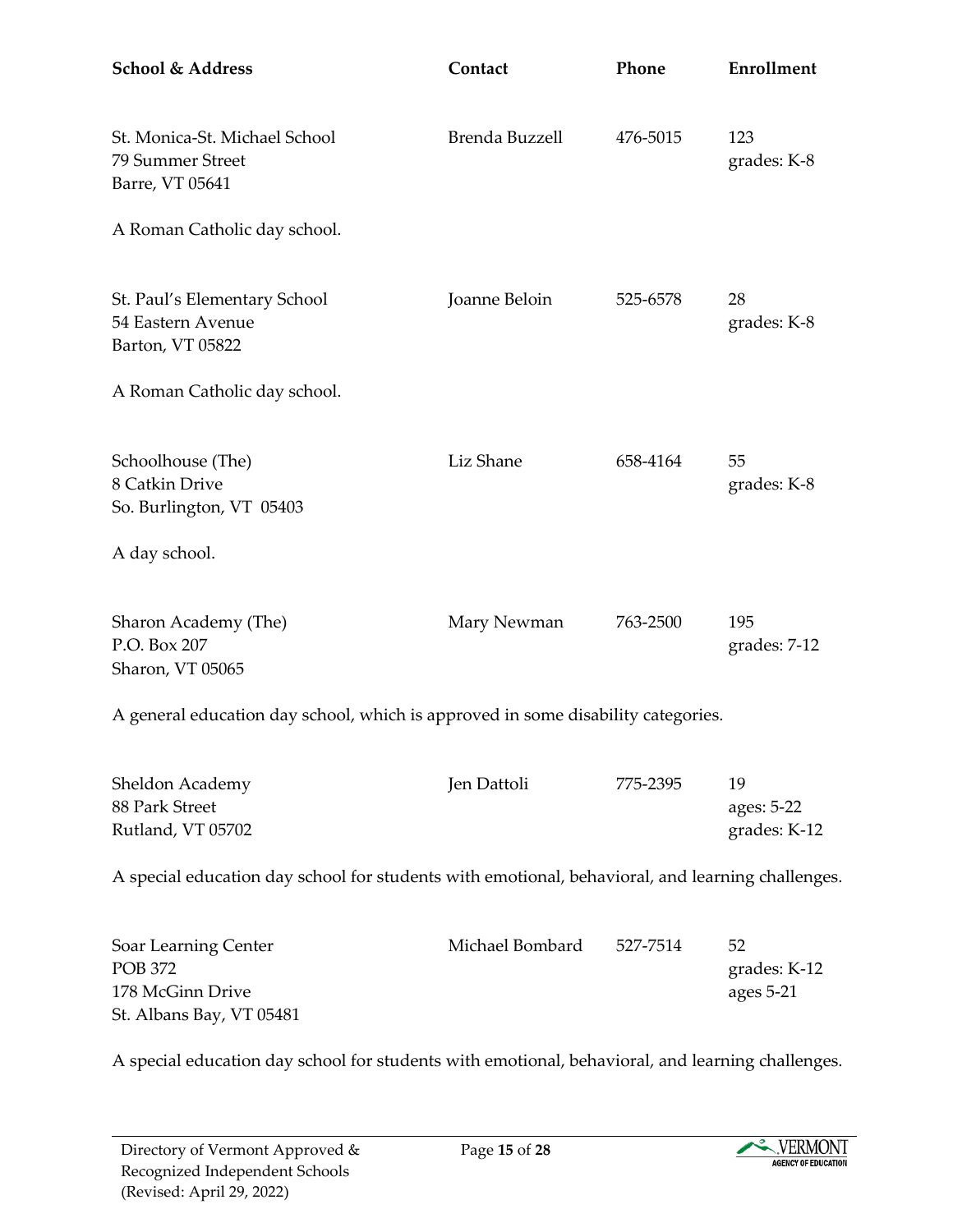| School & Address                                                                                            | Contact        | Phone    | Enrollment                |
|-------------------------------------------------------------------------------------------------------------|----------------|----------|---------------------------|
| Southshire Community School<br>P.O. Box 865<br>No. Bennington, VT 05257                                     | Coleen Healy   | 442-4601 | 26<br>grades: K-8         |
| A day school.                                                                                               |                |          |                           |
| <b>Stone Path Academy</b><br>7386 Route 100B<br>Moretown, VT 05660                                          | Alan Faircloth | 223-2930 | 9<br>grades 6-12          |
| A special education school for students with emotional and learning challenges.                             |                |          |                           |
| <b>Stratton Mountain School</b><br>7 World Cup Circle<br>Stratton, VT 05155                                 | Carson Thurber | 297-1886 | 141<br>grades: 7-12       |
| A boarding school for secondary college preparatory students aspiring for careers as competitive<br>skiers. |                |          |                           |
| Sugarwood School<br><b>POB 211</b><br>Rutland, VT 05702                                                     | Peggy Cozi     | 779-8151 | $\mathbf{1}$<br>ages: 4-9 |
| A day school.                                                                                               |                |          |                           |
| <b>Thaddeus Stevens School</b><br>39 Luther Circle<br><b>POB 274</b><br>Lyndon Center, VT 05850             | Julie Hansen   | 626-0370 | 27<br>grades: K-8         |
| A day school.                                                                                               |                |          |                           |
| Thetford Academy<br>304 Academy Road<br>Thetford Center, VT 05075                                           | Carrie Brennan | 785-4805 | 306<br>grades: 7-12       |

A day school that also is approved for special education in all disability areas.

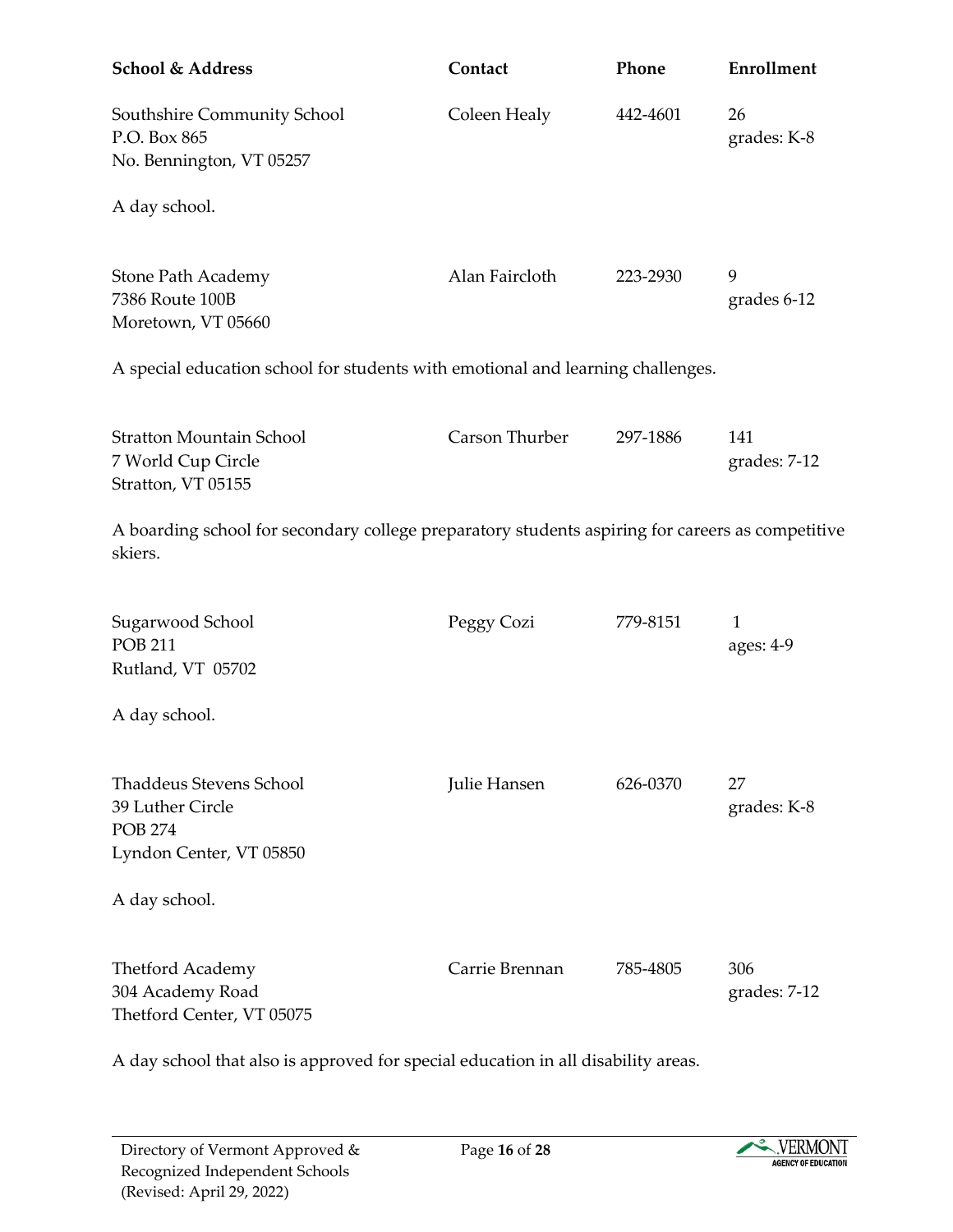| <b>School &amp; Address</b>                                                                                            | Contact                       | Phone    | <b>Enrollment</b>   |
|------------------------------------------------------------------------------------------------------------------------|-------------------------------|----------|---------------------|
| <b>Turning Points School</b><br>158 Meade Hill Road<br>Morgan, VT 05853                                                | <b>Beth Treadwell-Brookes</b> | 895-2541 | 34<br>ages $5-22$   |
| A special education school for students with emotional and learning challenges.                                        |                               |          |                     |
| Two Roads Academy<br>600 Blair Park STE 250<br>Williston, VT 05495                                                     | Melinda Ness                  | 825-2233 | 8<br>grades: 5-12   |
| A special education school for students with emotional, behavioral and learning challenges.                            |                               |          |                     |
| <b>Upper Valley Waldorf School</b><br>P.O. Box 709<br>Quechee, VT 05059                                                | Brian Wolff                   | 296-2496 | 105<br>grades: K-8  |
| A Waldorf education day school.                                                                                        |                               |          |                     |
| Vermont Academy<br>P.O. Box 500<br>Saxtons River, VT 05154                                                             | Jennifer Zaccara              | 869-6200 | 278<br>grades: 9-12 |
| A general education boarding and day school.                                                                           |                               |          |                     |
| Vermont Academy of Science<br>and Technology<br>Vermont Technical College<br><b>POB 500</b><br>Randolph Ctr., VT 05061 | Charles Watson                | 728-1312 | 64<br>grade: 12     |
| A day school for students with a special interest and aptitude in the areas of science, technology,                    |                               |          |                     |

engineering and math completing both the requirements for high school graduation and the first year of an associate degree program at Vermont Technical College.

| Vermont Commons School<br>75 Green Mountain Drive<br>So. Burlington, VT 05403 | Dexter Mahaffey | 865-8084 | 92<br>grades: $6-12$                  |
|-------------------------------------------------------------------------------|-----------------|----------|---------------------------------------|
| A day school.                                                                 |                 |          |                                       |
| Directory of Vermont Approved &<br>Recognized Indones dent Schools            | Page 17 of 28   |          | VERMONT<br><b>AGENCY OF EDUCATION</b> |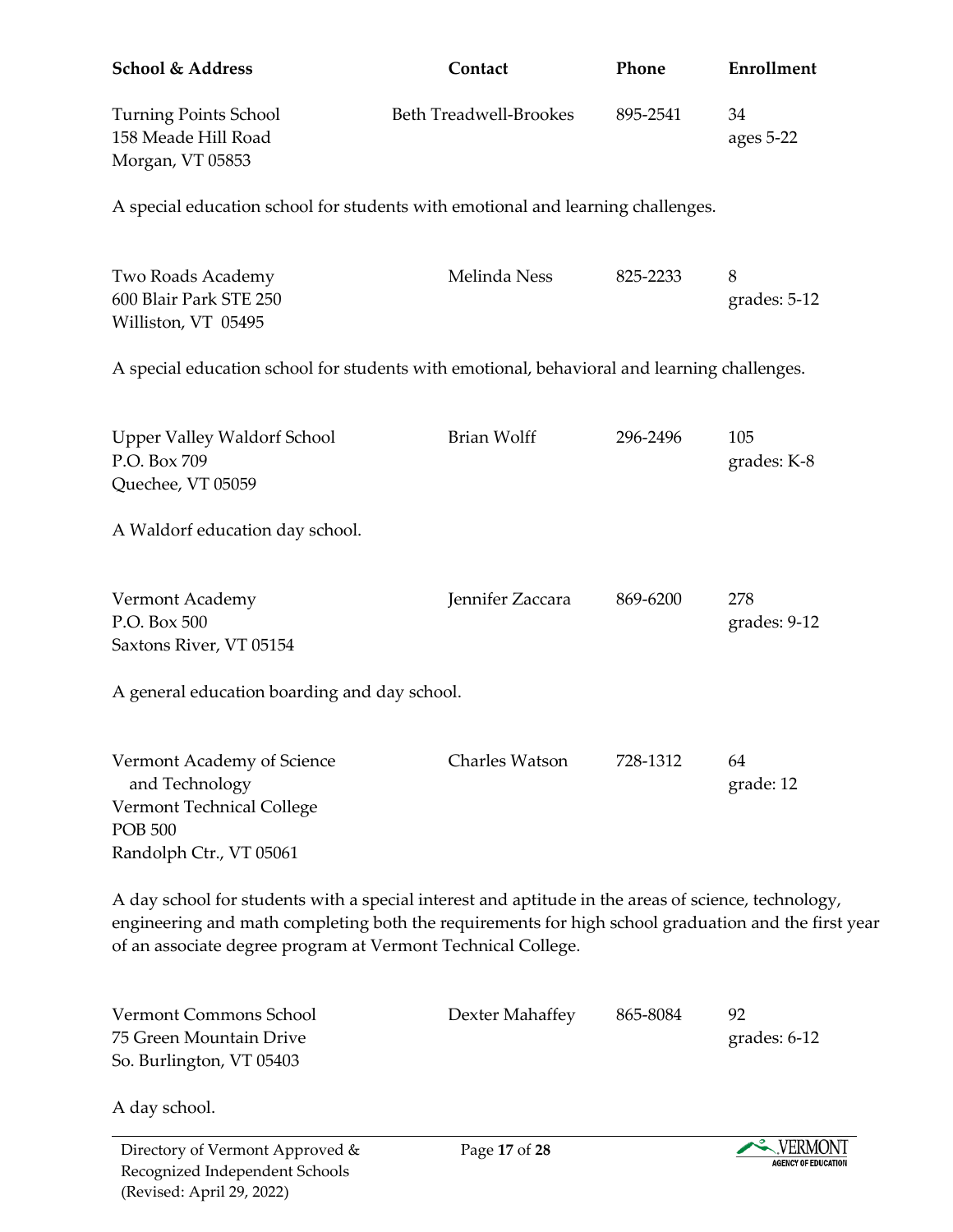| School & Address                                                                                                              | Contact                         | Phone    | Enrollment         |
|-------------------------------------------------------------------------------------------------------------------------------|---------------------------------|----------|--------------------|
| Vermont School for Girls<br>192 Fairview Street<br>Bennington, VT 05201                                                       | Laurae Baker<br>Jessica McGowan | 447-1557 | 20<br>ages: 11-21  |
| A year-round special education residential school for female students with emotional, behavioral, and<br>learning challenges. |                                 |          |                    |
| Village School of No. Bennington<br>9 School Street, POB 847                                                                  | <b>Tim Newbold</b>              | 442-5955 | 125<br>grades: K-6 |

A day school which is also approved for special education in all categories.

No. Bennington, VT 05257

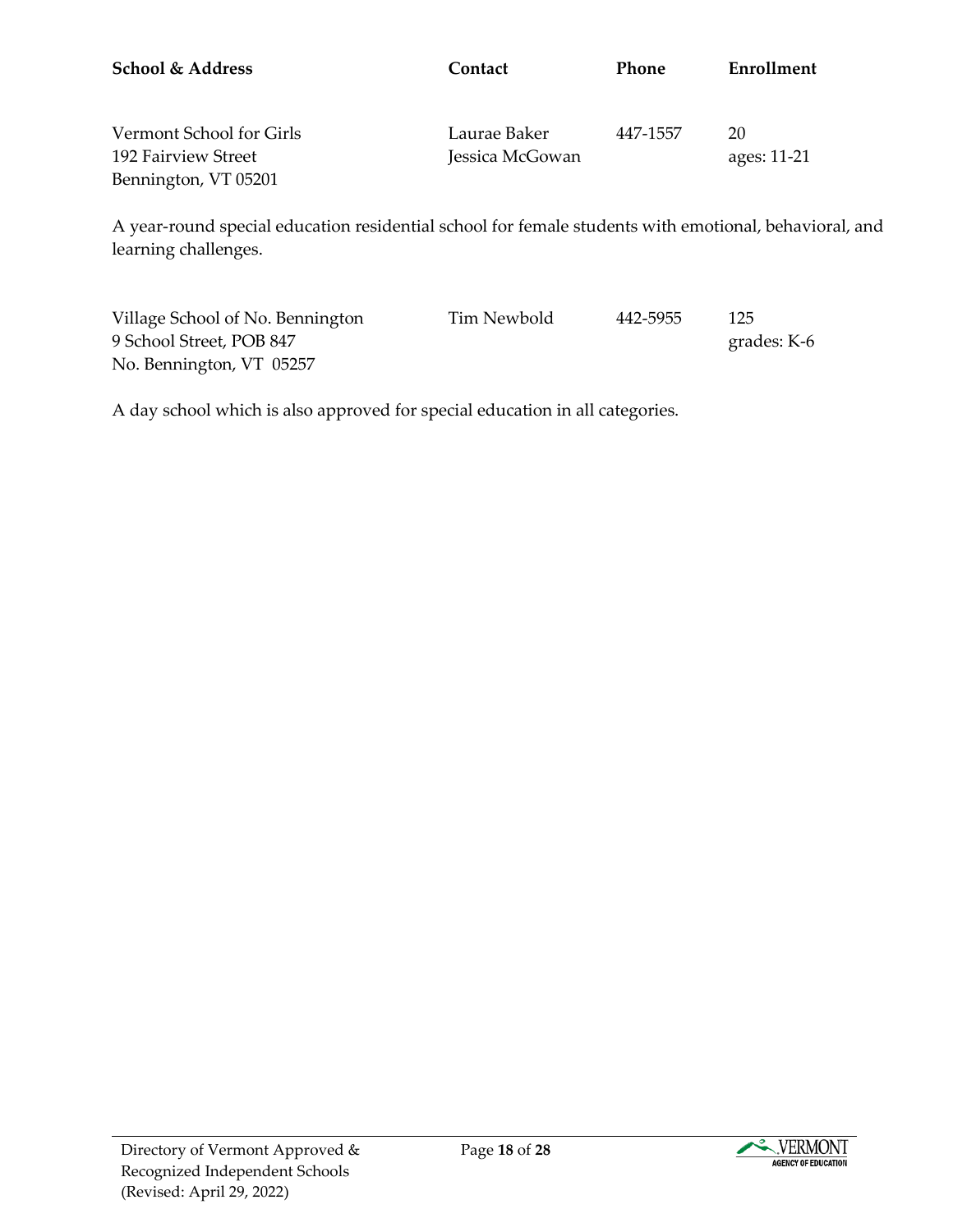# <span id="page-18-0"></span>Approved Education Programs

| Addison County Parent/Child Center's<br>Teen Parent Program<br>126 Monroe Street POB 646<br>Middlebury, VT 05753                     | Donna Bailey             | 388-3171 |
|--------------------------------------------------------------------------------------------------------------------------------------|--------------------------|----------|
| A program for pregnant and/or parenting adolescents.                                                                                 |                          |          |
| <b>Capstone Community Action</b><br>Brook Street Family Literacy Ctr.'s<br>Teen Parent Program<br>45 Brook Street<br>Barre, VT 05641 | Stephanie Rubin 477-5206 |          |
| A program for pregnant and/or parenting adolescents.                                                                                 |                          |          |
| Family Place (The)<br>Families Learning Together<br>319 Rt. 5 South<br>Norwich, VT 05055                                             | Tia Howard               | 649-3268 |
| A program for pregnant and/or parenting adolescents.                                                                                 |                          |          |
| New Horizons<br>(Lund Family Center)<br>P.O. Box 4009 76 Glen Road<br>Burlington, VT 05406                                           | Courtney Farrell         | 861-2074 |
| A program for pregnant, postpartum, and parenting female students.                                                                   |                          |          |
| Rutland County Parent/Child Center's<br><b>Teen Parent Program</b><br>61 Pleasant Street<br>Rutland, VT 05701                        | Mary Feldman             | 775-9711 |

A program for pregnant and/or parenting adolescents.

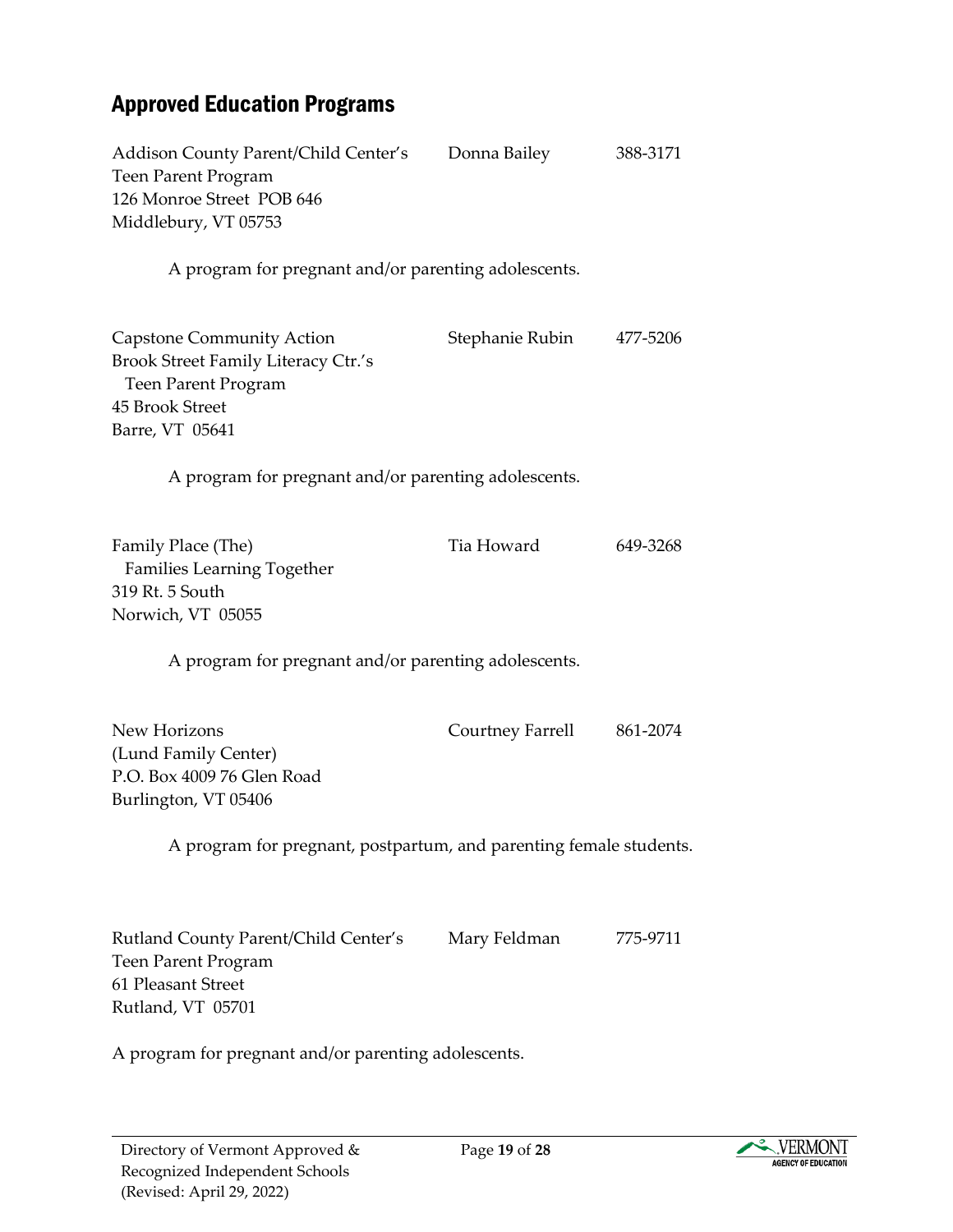#### **Approved Education Programs (Cont'd)**

Sunrise Family Resource Center Jeannie O'Neill 442-6934 Teen Parent Program POB 1517 Bennington, VT 05201

A program for pregnant and/or parenting adolescents.

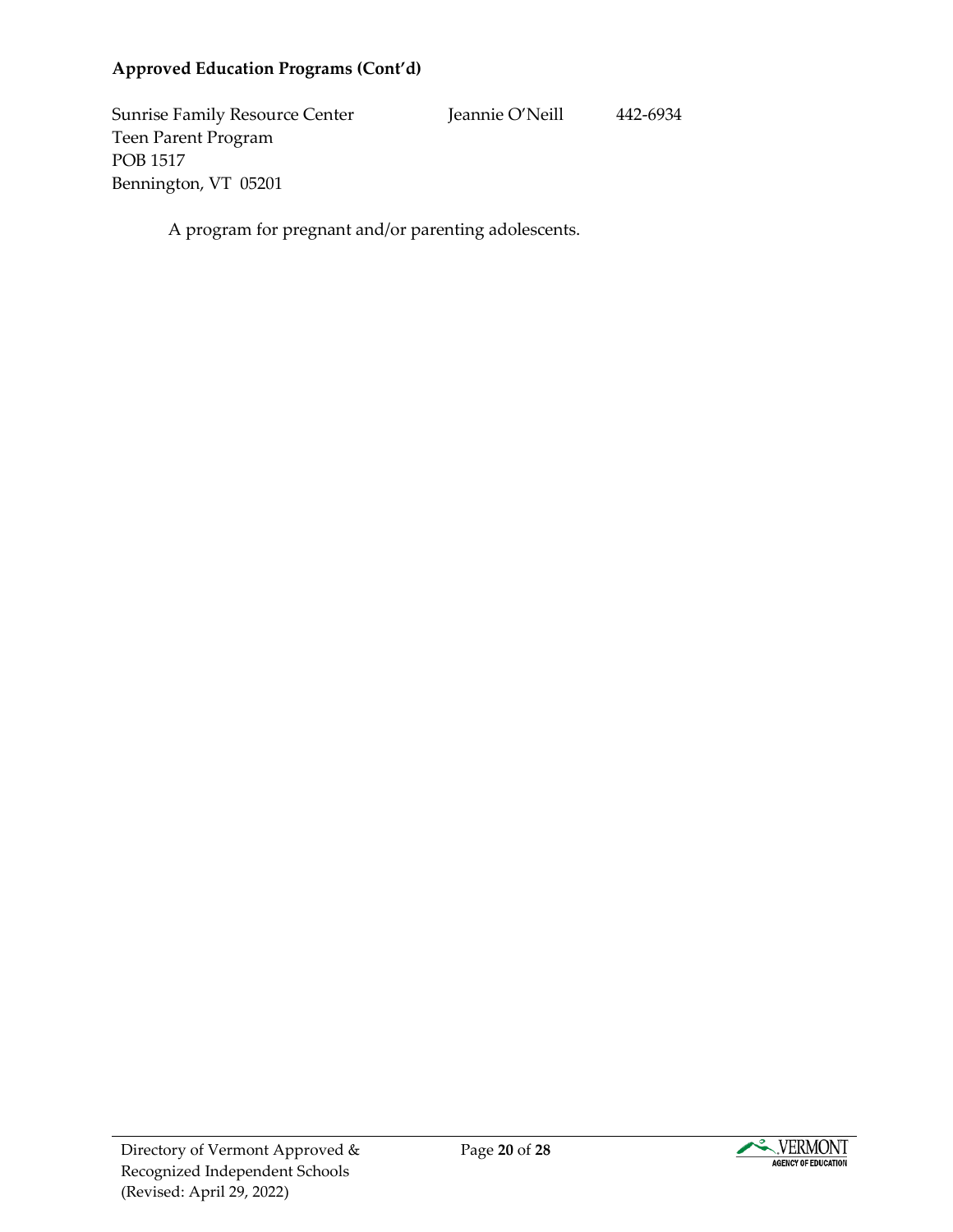## <span id="page-20-0"></span>Approved Tutorials

| 204 Depot Street Program<br>204 Depot Street<br>Bennington, VT 05201           | Jim Henry     | 442-4997 |
|--------------------------------------------------------------------------------|---------------|----------|
| A staff-secure stabilization program for male and female youth in DCF custody. |               |          |
| <b>Beckley Day Program</b><br>579 So. Barre Road<br>Barre, VT 05641            | Lisa Estivill | 479-4077 |
| A transitional treatment program serving students in grades 1-5.               |               |          |
| <b>Inclusion TABS</b><br>1138 Pine Street<br>Burlington, VT 05401              | Kristie Reed  | 488-6655 |
| Short term program providing crisis intervention in grades K-5.                |               |          |

Mountainside House Jackie Hanlon 228-6880 or 226-7500 6 Mill Street Ludlow, VT 05149

A program providing short-term crisis stabilization and emergency housing.

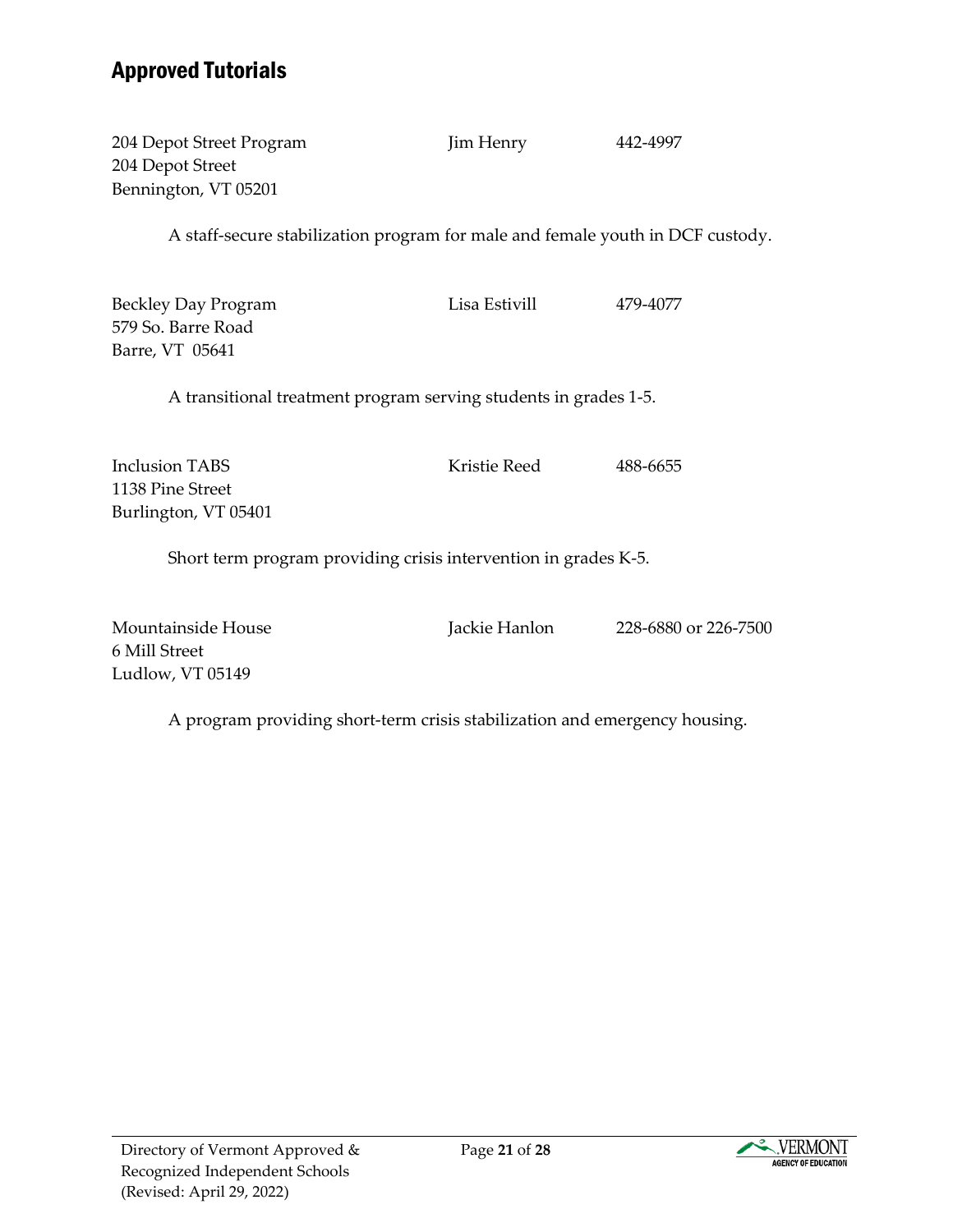## <span id="page-21-0"></span>Approved Distance Learning Schools

| Liberty High School Diploma Program | Paul A. Zazzaro | 1-800-594-5550    |
|-------------------------------------|-----------------|-------------------|
| 20 Technology Drive #5              |                 | 802-246-1400      |
| Brattleboro, VT 05301               |                 | grades: 9-12 only |

Serving individuals who are 18 years of age or older without a high school diploma.

Oak Meadow School Steve Lorenz 251-7250 8 Bellows Fall Road grades K-12 Putney, VT 05346

Providing education in grades K-12.

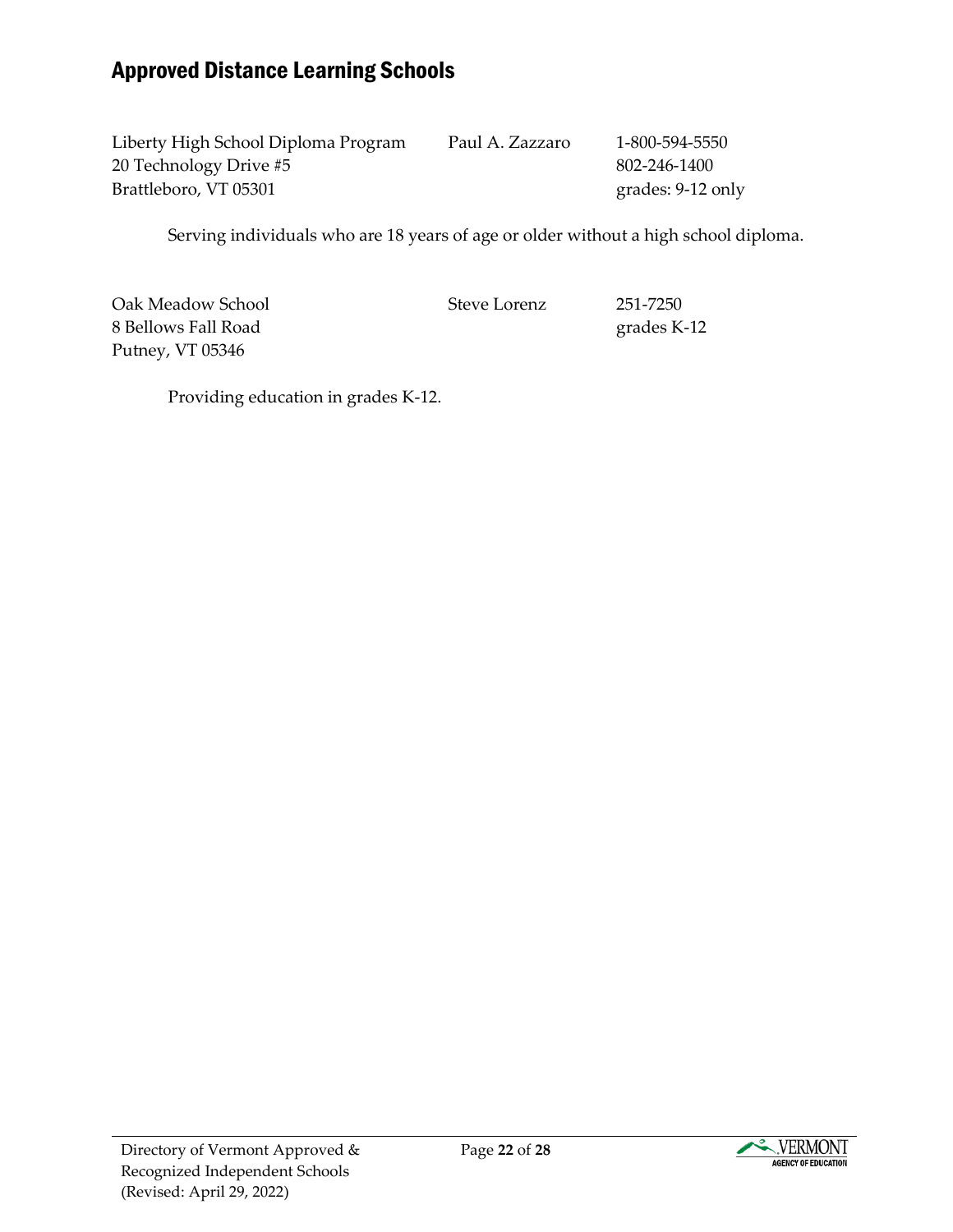## <span id="page-22-0"></span>Approved Independent Kindergartens

| Green Mountain Montessori School | Shireen McNabb | 879-9114 | $0^*$    |
|----------------------------------|----------------|----------|----------|
| 8 Jericho Road                   |                |          | grade: K |
| Essex Jct., VT 05452             |                |          |          |
|                                  |                |          |          |
|                                  |                |          |          |
| Saxon Hill School, Inc.          | Ian Drury      | 899-3832 |          |
| P.O. Box 68                      |                |          | grade: K |
| Jericho, VT 05465                |                |          |          |

\*At the time the census was taken in the fall of 2021, there were no five-year old children enrolled who were expected to attend first grade in the next school year.

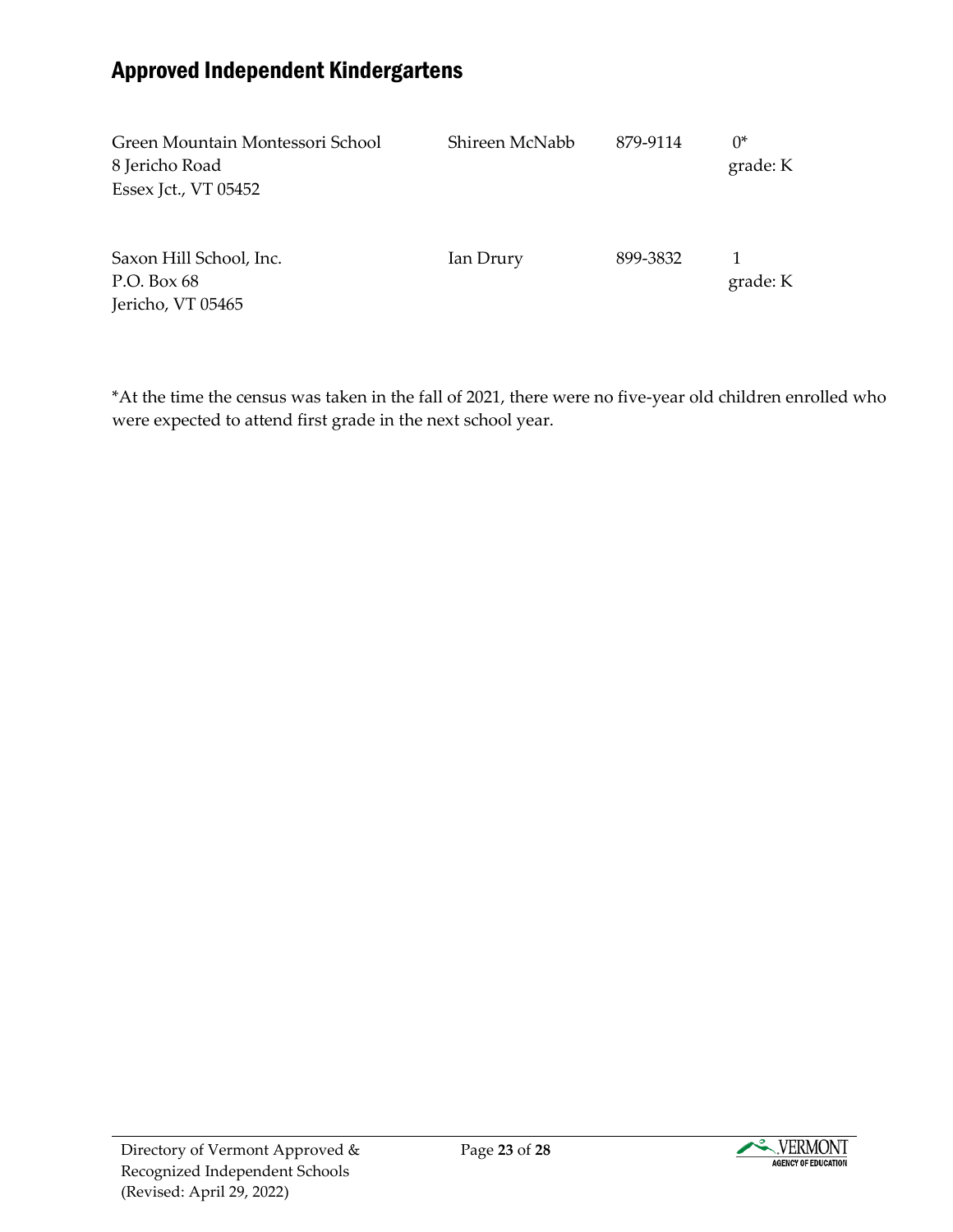# <span id="page-23-0"></span>Recognized Independent Schools

| <b>School &amp; Address</b>                                                 | <b>Contact</b>              | <b>Phone</b> | <b>Enrollment</b>        |
|-----------------------------------------------------------------------------|-----------------------------|--------------|--------------------------|
| <b>ABC</b> Academy<br>349 Rt. 7 South #105<br>Milton, VT 05468              | Lisa LaBelle                | 893-2223     | 10<br>grades: K-5        |
| Ark Preschool/Kindergarten<br>P.O. Box 160<br>Vergennes, VT 05491           | Racheal Boyce               | 877-3393     | $\mathbf{1}$<br>grade: K |
| Barn School (The)<br><b>POB 104</b><br>Westford, VT 05494                   | Katherine von Behren-Herman | 528-9638     | 15<br>grades: K-6        |
| <b>Bellwether School</b><br>1186 South Brownell Road<br>Williston, VT 05495 | Karen Thomson               | 863-4839     | 23<br>grades: K-6        |
| Brownington Parochial School<br>8 Hinman Settler Road<br>Orleans, VT 05860  | Rudy N. Kauffman            |              | grades: 1-10             |
| <b>Christ Covenant School</b><br>167 Creamery St.<br>Marshfield, VT 05658   | Damon Mulligan              | 426-3744     | grades: K-12             |
| Davis Community School<br>916 Shelburne Road<br>So. Burlington, VT 05403    | Lyndsy Blais                | 425-2700     | 17<br>grades K-5         |
| <b>Elevation Academy</b><br>26 Bombardier Road<br>Milton, VT 05468          | <b>Scott Rancourt</b>       | 777-3398     | 16<br>grades: 6-12       |

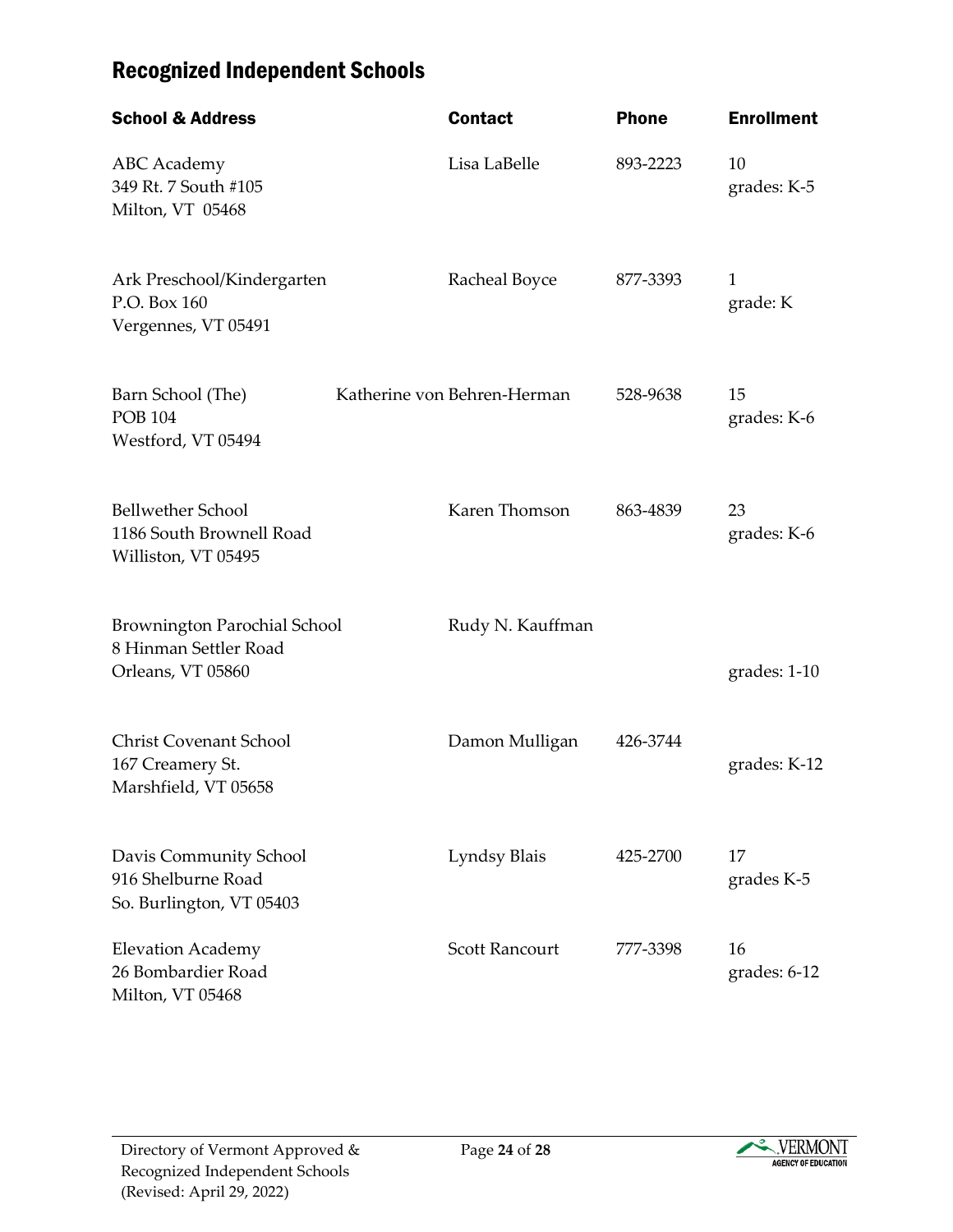| <b>School &amp; Address</b>                                                        | <b>Contact</b>               | <b>Phone</b> | <b>Enrollment</b>  |
|------------------------------------------------------------------------------------|------------------------------|--------------|--------------------|
| <b>Expeditionary School at Black River</b><br>43 Main Street<br>Ludlow, VT 05149   | Kendra Rickerby              | 546-1365     | 17<br>grades: 7-12 |
| <b>Green Mountain Community School</b><br>One Brennan Circle<br>Poultney, VT 05764 | April Wolk-Clifford 558-1908 |              | 7<br>grades: K-6   |
| Green Mt. Mennonite School<br>2892 Chapel Road<br>Bennington, VT 05201             | <b>Brian Hess</b>            | 442-2202     | grades: 1-8        |
| Mansfield Cooperative School<br>20 Church Street<br>Richmond, VT 05477             | Jessie Kochelyaev            | 871-0637     | 16<br>grades 5-8   |
| Montessori School of Central VT<br>84 Pine Hill Road<br>Barre, VT 05641            | Kristen Martin               | 479-0912     | 51<br>grade: K-6   |
| Mountain River School, Inc.<br>2648 Randolph Road<br>Morrisville, VT 05661         | Kary Bennett                 | 888-2244     | 32<br>grades: K-6  |
| Mysa School<br>57 Schuss Pass Road<br>Waitsfield, VT 05673                         | Siri Fiske                   | 301-915-0955 | 10<br>grades: 4-10 |
| New Hope Christian School<br>1145 Route 14<br>Irasburg, VT 05845                   | Julie Monroe                 | 754-9600     | 21<br>grades K-6   |

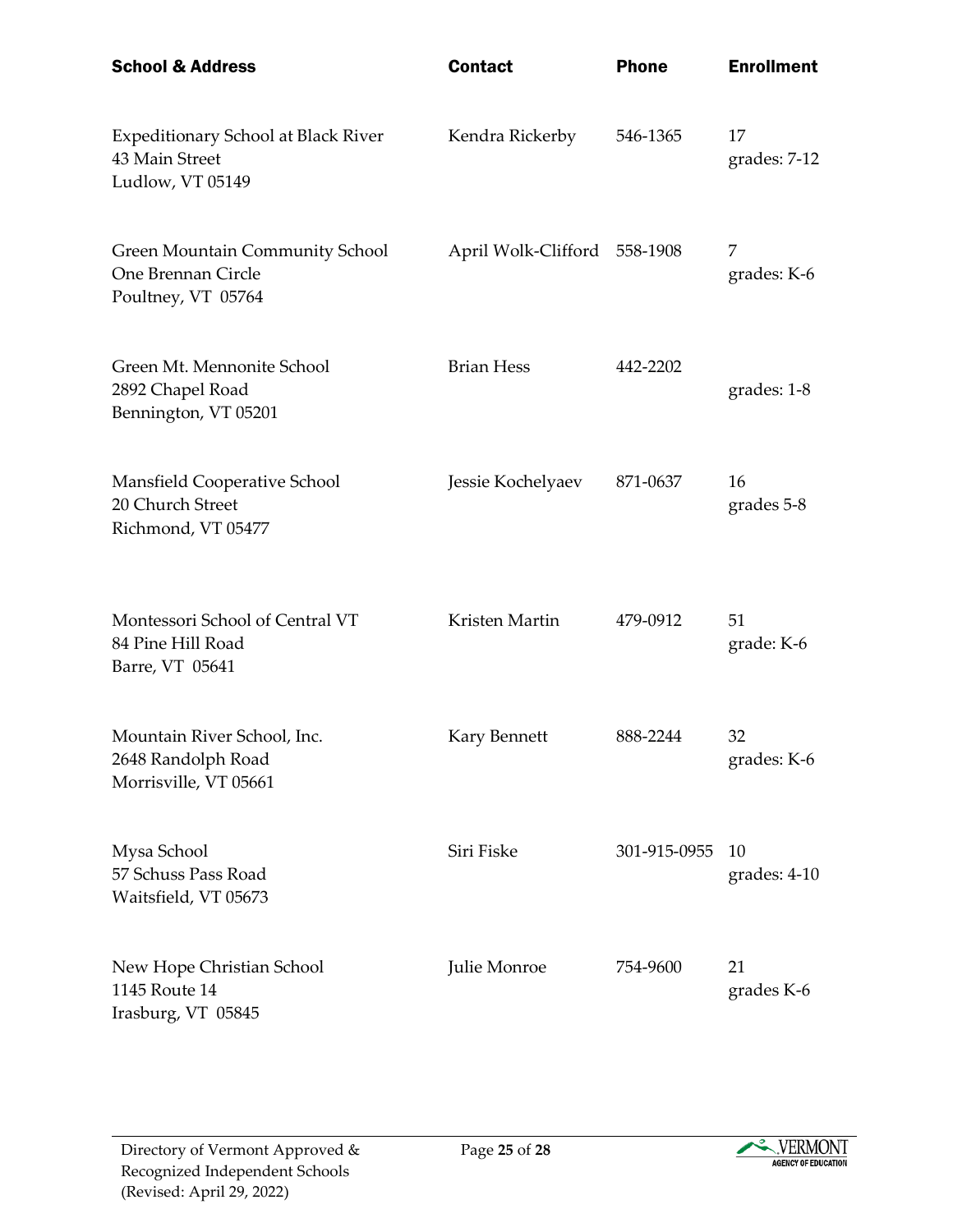| <b>School &amp; Address</b>                                                           | Contact                        | Phone    | Enrollment         |
|---------------------------------------------------------------------------------------|--------------------------------|----------|--------------------|
| North Branch School (The)<br>P.O. Box 209<br>898 Lincoln Road<br>Ripton, VT 05766     | Donna Rutherford               | 388-3269 | 26<br>grades: 7-9  |
| Open Fields School<br>37 Academy Road POB 53<br>Thetford Hill, VT 05074               | Nellie Pennington              | 785-2077 | 19<br>grades: K-6  |
| Potter's House<br>1615 Maple Street, POB 620<br>Hartford, VT 05047                    | Deborah Kerwin                 | 296-8400 | 31<br>grades: K    |
| Red Cedar School<br>P.O. Box 393, 246<br>Hardscrabble Road<br>Bristol, VT 05443       | Jacquie Werner-Gavrin 453-5213 |          | 46<br>grades: K-8  |
| Smugglers' Notch Academy<br><b>POB 377</b><br>Jeffersonville, VT 05464                | Jensen Beach                   | 644-1177 | grades 5-12        |
| Springbrook Farm<br>(Farms for City Kids)<br>734 Caper Hill Road<br>Reading, VT 05062 | Robert Macri                   | 484-5822 | grades: 4-7        |
| Tamim Academy of VT<br>57 So. Williams Street<br>Burlington, VT 05401                 | Draizy Junik                   | 658-5770 | 15<br>grades: K-3  |
| <b>Trinity Baptist School</b><br>280 Trinity Drive<br>Williston, VT 05495             | Robert McIlwaine               | 879-9007 | 98<br>grades: K-12 |

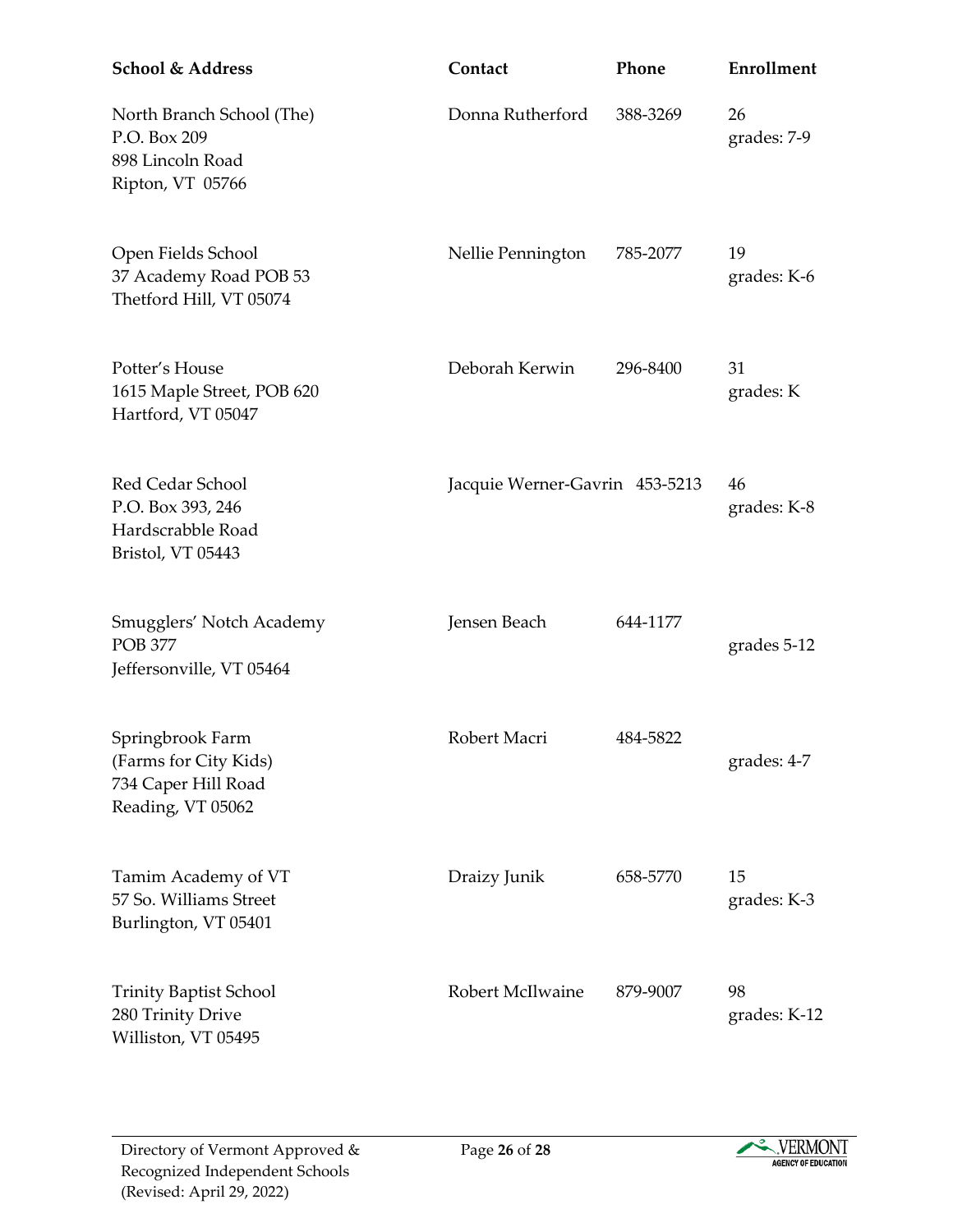| <b>School &amp; Address</b>                                                                  | Contact           | Phone    | <b>Enrollment</b>  |
|----------------------------------------------------------------------------------------------|-------------------|----------|--------------------|
| True North Wilderness Program<br><b>POB 857</b><br>Waitsfield, VT 05673                      | Ty Maves          | 583-1144 | 16<br>ages: 14-25  |
| Twelve Tribes' Community Church Sch<br>21 Forest Street<br>Bellows Falls, VT 05101           |                   |          | ages: 6-16         |
| Twelve Tribes' Community Church Sch<br>34 Mountain Street<br>Island Pond, VT 05846           |                   |          | ages: 6-16         |
| Twelve Tribes' Community Church Sch<br>134 Church Street<br>Rutland, VT 05701                |                   |          | ages: 6-16         |
| United Christian Academy<br>65 School Street<br>Newport, VT 05855                            | Kimberlee Strepka | 334-3112 | 59<br>grades: K-12 |
| Vermont Day School<br>6701 Shelburne Road<br>Shelburne, VT 05482                             | Sage Bagnato      | 495-5150 | 38<br>grades: K-7  |
| VT Farm and Forest Day School<br>POB <sub>34</sub><br>324 Webster Road<br>Roxbury, VT 05669  | Misse Axlerod     | 279-1548 | 11<br>grades: K-4  |
| Websterville Christian Academy<br>P.O. Box 1, 143 Church Hill Road<br>Websterville, VT 05678 | Rev. Brian Fecher | 479-0141 | 98<br>grades: K-12 |